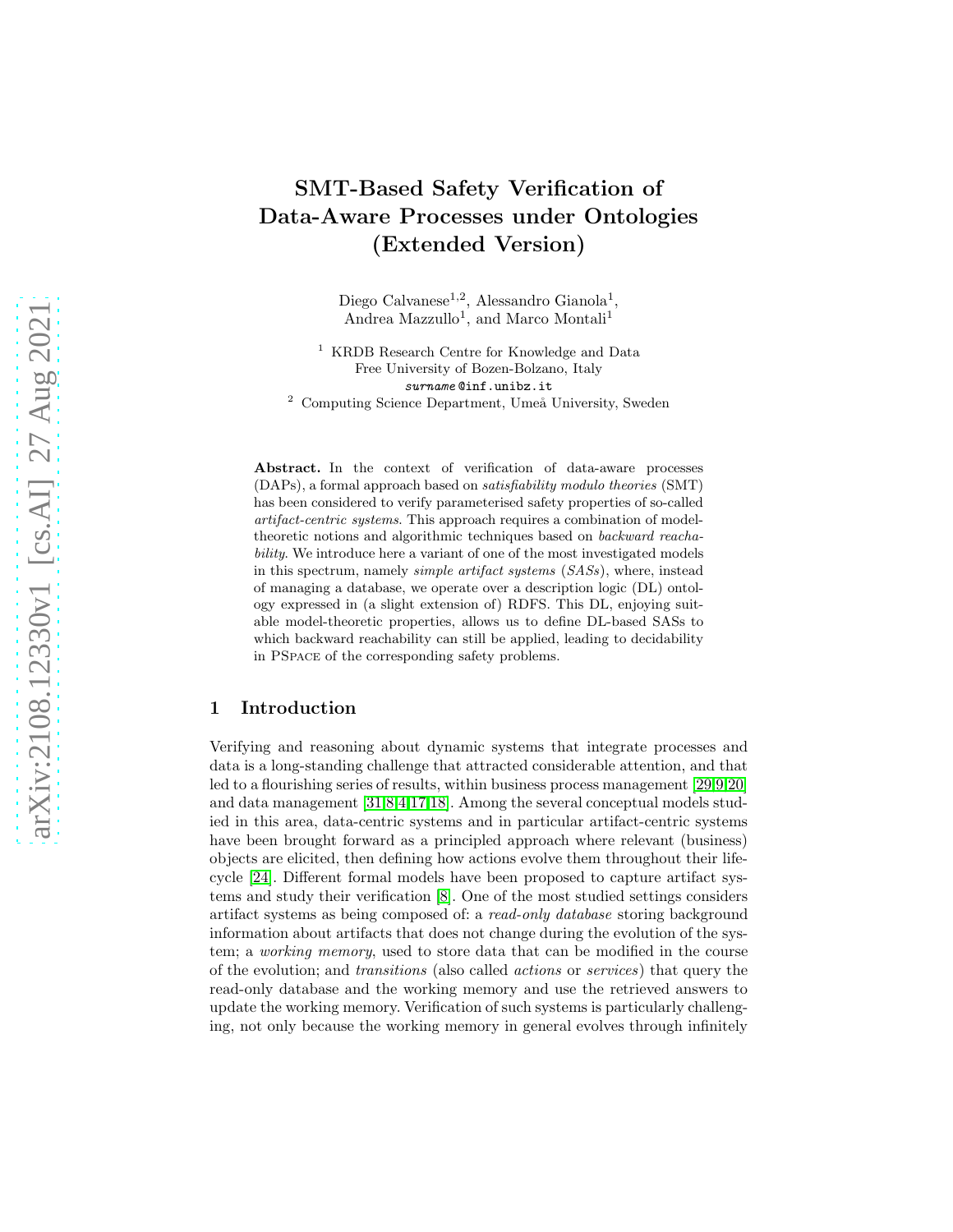many different configurations, but also because the desired verification properties should hold regardless of the specific content of the read-only database, thus calling for a particular form of parameterised verification [\[15](#page-13-4)[,18,](#page-13-2)[10,](#page-12-3)[11\]](#page-12-4).

In this paper, we study for the first time semantic artifact systems where the read-only database is substituted by a Description Logic ontology, which stores background, incomplete information about the artifacts. In this setting, two possible notions of parameterisation may be studied: one where the evolution of the system is verified against all possible choices for the ABox, another where verification is against all possible models of a fixed ABox. In this work, we adopt the latter hypothesis, and thus verify whether the artifact system enjoys desired properties irrespectively of how the information explicitly provided by the ABox is completed through the TBox assertions.

More in detail, we consider an extensively studied, basic model of such artifact-centric systems, called simple artifact system (SAS) in [\[11\]](#page-12-4), where the artifact working memory consists of a fixed set of artifact variables [\[16](#page-13-5)[,15](#page-13-4)[,11\]](#page-12-4). On top of this basis, we study the verification of safety properties in the case where the ontology is specified in (a slight extension of) RDFS [\[6\]](#page-12-5), a schema language for the Semantic Web formalized by the W3C, and we make use of the ontology signature to express the transitions that update the working memory. For this setting, we show that we can decide safety properties in PSpace by relying on an SMT-based backward reachability procedure.

In spirit, our approach is reminiscent of previous works studying the verification of dynamic systems (in particular, Golog programs) operating over a DL ontology, such as [\[14,](#page-13-6)[33\]](#page-14-2). In fact, both in their settings and ours, the dynamic system evolves each model of the ontology, and verification properties are assessed over all the resulting evolutions. This is radically different from approaches where the ABox itself is evolved by the process, with an execution semantics following Levesque's functional approach, in which query entailment over the current state is used to compute the successor states [\[3](#page-12-6)[,5\]](#page-12-7). However, we differ from [\[14,](#page-13-6)[33\]](#page-14-2) in that our goal is not only to derive foundational results, but also to transfer such results into practical algorithms and thus obtain a model that is readily implementable by relying on a state-of-the-art SMT-based model checker such as MCMT [\[22\]](#page-13-7). As customary in the formal literature on artifact-centric systems, our approach is based on actions that manipulate the artifact variables, coupled with condition-action rules that declaratively define which actions are currently executable, and with which parameters. Alternative choices could be seamlessly taken, by adapting approaches that rely on an explicit description of the control-flow, e.g., based on state machines [\[26\]](#page-13-8) or Petri nets interpreted with interleaving semantics [\[20,](#page-13-0)[28\]](#page-13-9).

This paper is the extended version of [\[12\]](#page-12-8). All the detailed proofs can be found in the appendix.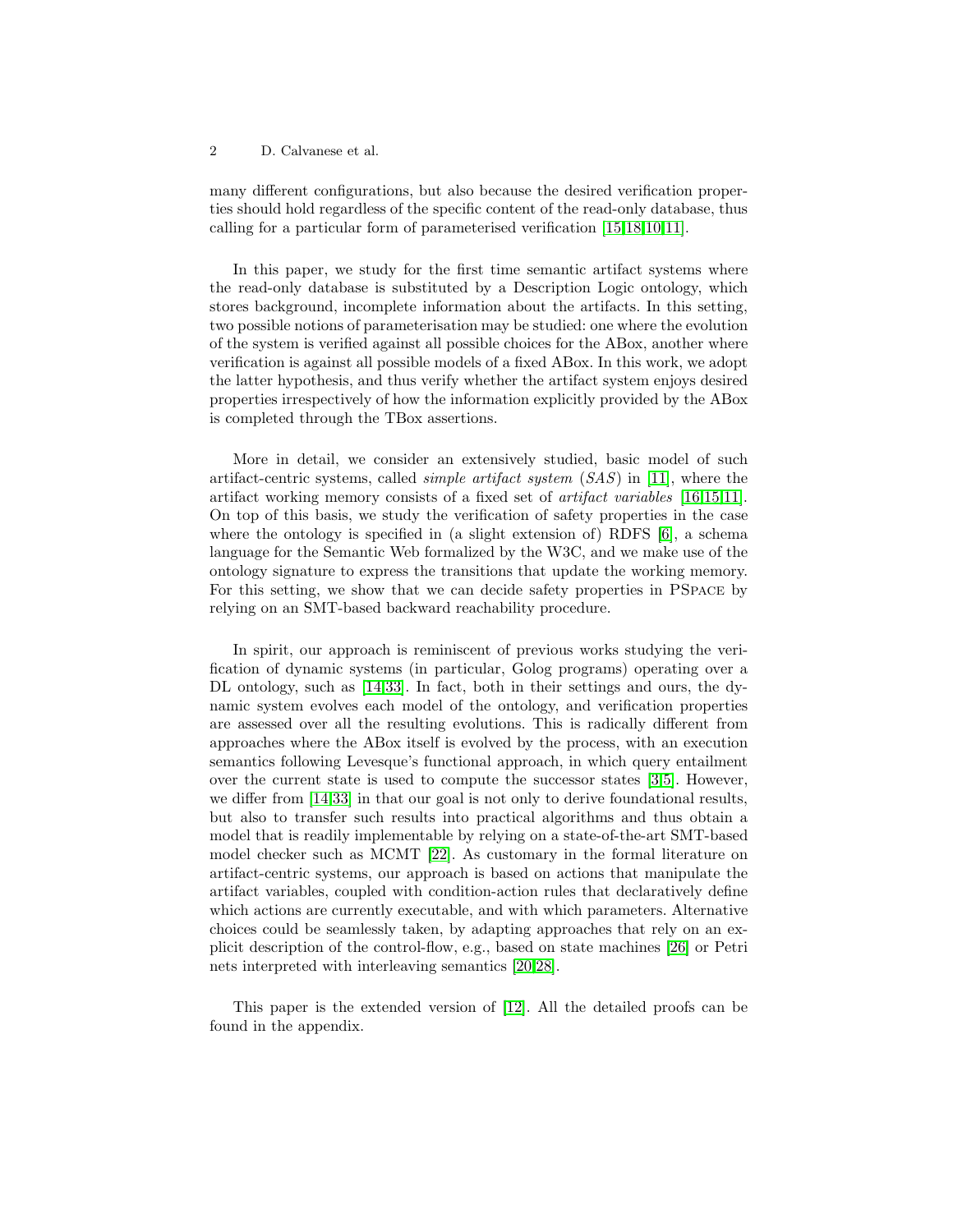## 2 Preliminaries

In this section, we first recall the syntax and semantics of first-order logic (FO). We then define the syntax of the DL  $RDFS_{+}$  considered in this paper, which is a slight extension of RDFS [\[6\]](#page-12-5). Its semantics is provided by means of the standard translation, mapping RDFS<sub>t</sub> ontologies into equivalent sets of FO formulas.

### 2.1 First-Order Logic Preliminaries

The alphabet of *first-order logic* (*FO*) consists of: countably infinite and pairwise disjoint sets  $N_P$  of *predicate symbols* (with  $ar(P) \in N$  being the arity of  $P \in N_P$ ),  $N_F$  of function symbols (with  $ar(f) \in N$  being the arity of  $f \in N_F$ ),  $N_I$  of individual symbols (or individual names), and  $\forall$ ar of variables; the equality symbol '='; the Boolean operators '¬' and ' $\wedge$ '; and the existential quantifier ' $\exists$ '. An (FO) formula is an expression  $\varphi ::= P(\underline{t}) \mid s = t \mid \neg \varphi \mid (\varphi \land \varphi) \mid \exists x \varphi$ , where  $x \in \text{Var}, P \in \mathbb{N}_{\text{P}},$ s, t are terms, and  $\underline{t} = (t_1, \ldots, t_{\text{ar}(P)})$  is a (possibly empty) tuple of terms, where terms are defined inductively as follows:  $t ::= x | a | f(t)$ , where  $x \in \mathsf{Var}, a \in \mathsf{N}_1$ ,  $f \in \mathsf{N}_F$ , and  $\underline{t} = (t_1, \ldots, t_{\operatorname{ar}(f)})$ . A formula of the form  $P(\underline{t})$  is called an *atom*, and a *literal* has the form  $P(t)$  or  $\neg P(t)$ . We adopt the usual abbreviations and conventions: in particular,  $\varphi \vee \psi = \neg(\neg \varphi \wedge \neg \psi)$  and  $\forall x \varphi = \neg \exists x \neg \varphi$ , where  $∀$  is the *universal quantifier*. We write  $φ(x)$  to indicate that the *free variables* (defined as usual) of  $\varphi$  are included in <u>x</u>, and we write  $\varphi(\underline{a})$  for the formula obtained from  $\varphi(\underline{x})$  by substituting <u>a</u> to <u>x</u>. Similar notions and notation are adopted for terms. A sentence is defined as a formula without free variables, while we call *quantifier-free* a formula without any occurrence of existential or universal quantifiers. A formula is *existential* if it has the form  $\exists x \varphi(x)$ , where  $\varphi$ is a quantifier-free formula, and it is *universal* if it has the form  $\forall x \varphi(x)$ , where  $\varphi$  is quantifier-free. A (FO) theory T is a set of FO sentences, and T is said to be universal if every  $\varphi \in T$  is universal. A *signature*  $\Sigma$  is a subset of  $N_P \cup N_F \cup N_I$ . For a set  $\Gamma$  of formulas, the *signature of*  $\Gamma$ , denoted  $\Sigma_{\Gamma}$ , is the set of predicate, function, and individual symbols occurring in  $\Gamma$ . Given a signature  $\Sigma$ , we say that *Γ* is a set of *Σ*-formulas if  $\Sigma_{\Gamma} = \Sigma$  (we will use *Σ*-formula, *Σ*-theory, etc., in an analogous way).

An (FO) interpretation is a pair  $\mathcal{I} = (\Delta^{\mathcal{I}}, \cdot^{\mathcal{I}})$ , where  $\Delta^{\mathcal{I}}$  is a non-empty set, called *domain* of  $I$ , and  $\cdot$ <sup>*I*</sup> is an *interpretation function* such that:  $P^I \subseteq$  $(\Delta^{\mathcal{I}})^{\mathsf{ar}(P)}$ , for every  $P \in \text{NP}$ ;  $f^{\mathcal{I}}: (\Delta^{\mathcal{I}})^{\mathsf{ar}(f)} \longrightarrow \Delta^{\mathcal{I}}$ , for every  $f \in \mathsf{N}_F$ ; and  $a^{\mathcal{I}} \in \Delta^{\mathcal{I}}$ , for every  $a \in \mathsf{N}_{\mathsf{I}}$ . An assignment in  $\mathcal{I}$  is a function  $\mathfrak{a}: \mathsf{Var} \longrightarrow \Delta^{\mathcal{I}}$ . We define the value of a term t in I under  $\mathfrak a$  as follows:  $\mathfrak a(t) = \mathfrak a(x)$ , if  $t = x$ ;  $a(t) = a^{\mathcal{I}}$ , if  $t = a \in \mathbb{N}_1$ ; and  $a(t) = f^{\mathcal{I}}(a(\underline{t}))$ , if  $t = f(\underline{t})$ , where  $f \in \mathbb{N}_{\mathsf{F}}$  and, for an *m*-tuple  $\underline{t} = (t_1, \ldots, t_m)$  of terms, we set  $\mathfrak{a}(\underline{t}) = (\mathfrak{a}(t_1), \ldots, \mathfrak{a}(t_m))$ . The notion of a formula  $\varphi$  being *satisfied* in an interpretation  $\mathcal I$  under an assignment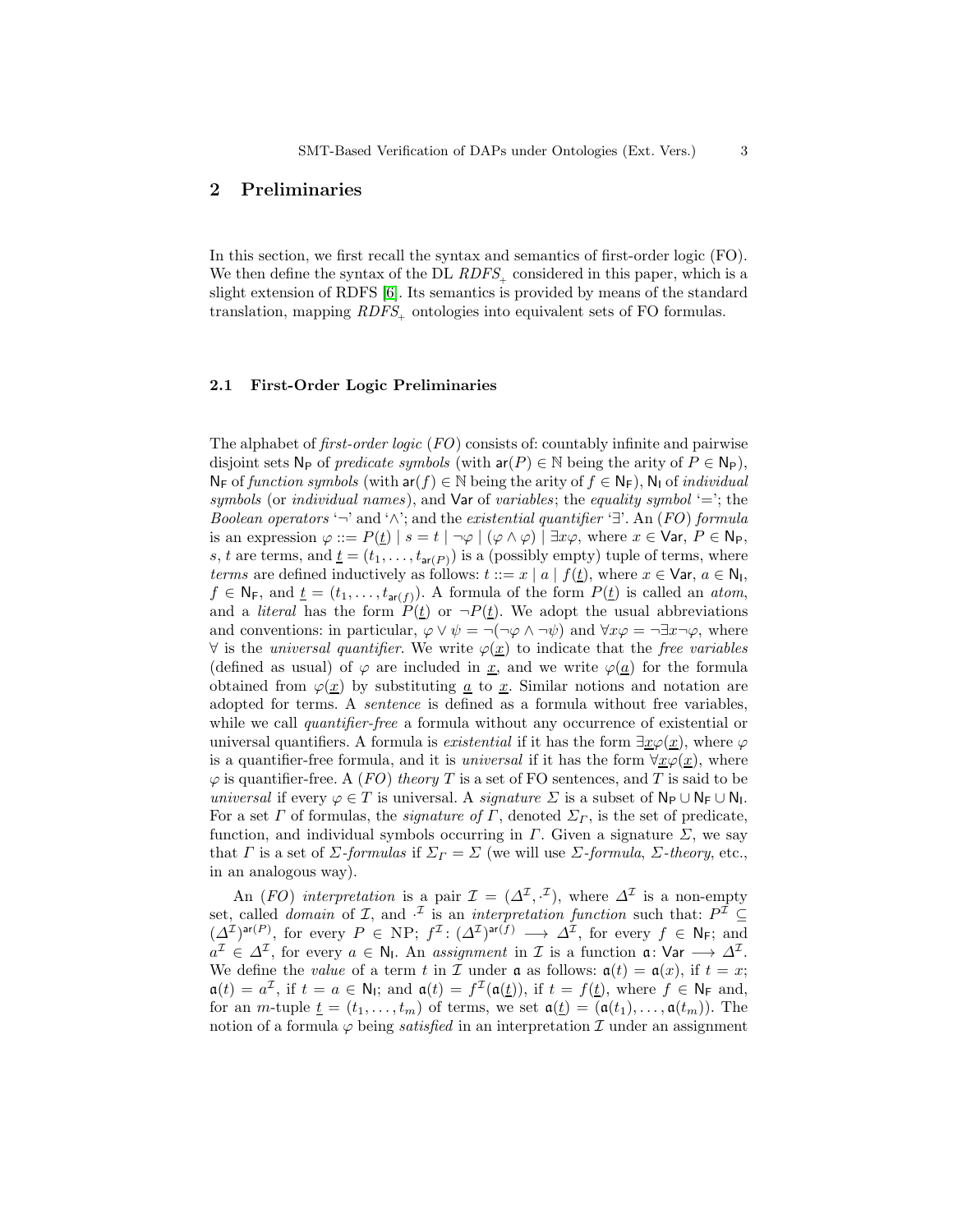**a**, or of *I* being a *model* of  $\varphi$  under **a**, written  $\mathcal{I} \models^{\mathfrak{a}} \varphi$ , is inductively defined as:

 $\mathcal{I} \models^{\mathfrak{a}} P(\underline{t})$  iff  $\mathfrak{a}(\underline{t}) \in P^{\mathcal{I}},$  $\mathcal{I} \models^{\mathfrak{a}} s = t$  iff  $\mathfrak{a}(s) = \mathfrak{a}(t)$ ,  $\mathcal{I} \models^{\mathfrak{a}} \neg \psi$  iff not  $\mathcal{I} \models^{\mathfrak{a}} \psi$ ,  $\mathcal{I} \models^{\mathfrak{a}} \psi \wedge \chi \text{ iff } \mathcal{I} \models^{\mathfrak{a}} \psi \text{ and } \mathcal{I} \models^{\mathfrak{a}} \chi,$  $\mathcal{I} \models^{\mathfrak{a}} \exists x \psi$  iff  $\mathcal{I} \models^{\mathfrak{a}'} \psi$  for some  $\mathfrak{a}'$  that can differ from  $\mathfrak{a}$  on  $x$ .

For a formula  $\varphi(\underline{x})$ , we write  $\mathcal{I} \models \varphi[\underline{d}]$  in place of  $\mathcal{I} \models^{\mathfrak{a}} \varphi(\underline{x})$ , with  $\mathfrak{a}(\underline{x}) = \underline{d}$ . We say that a set  $\Gamma$  of formulas is *satisfied* in an interpretation  $\mathcal I$  under an assignment **a**, or that *I* is a *model* of *Γ* under **a**, written  $\mathcal{I} \models^{\mathfrak{a}} \Gamma$ , if  $\mathcal{I} \models^{\mathfrak{a}} \varphi$ , for every  $\varphi \in \Gamma$  (we refer to a singleton  $\Gamma = {\varphi}$  simply as  $\varphi$ ). For a sentence  $\varphi$ , the satisfaction of  $\varphi$  in I under a does not depend on a, thus we write  $\mathcal{I} \models \varphi$  in place of  $\mathcal{I} \models^{\mathfrak{a}} \varphi$ , and we say that  $\varphi$  is satisfied in  $\mathcal{I}$ . For a theory T, we say that T is satisfied in an interpretation  $\mathcal I$  (or that  $\mathcal I$  is a model of T), written  $\mathcal I \models T$ , if every sentence of T is satisfied in  $\mathcal I$ . A formula  $\varphi$  is *satisfiable w.r.t.* T (or T-satisfiable) if there exist an interpretation  $\mathcal I$  and an assignment  $\mathfrak a$  in  $\mathcal I$  such that  $\mathcal{I} \models T$  and  $\mathcal{I} \models^{\mathfrak{a}} \varphi$ . Moreover, we say that T logically implies a formula  $\varphi$ , or that  $\varphi$  is a *logical consequence* of T, written  $T \models \varphi$ , if, for every interpretation I and every assignment  $\mathfrak{a}$  in  $\mathcal{I}, \mathcal{I} \models T$  implies that  $\mathcal{I} \models^{\mathfrak{a}} \varphi$ . Finally, formulas  $\varphi$ ,  $\psi$  are equivalent w.r.t. T (or T-equivalent) if  $T \models \varphi \leftrightarrow \psi$ .

## 2.2 Description Logics Preliminaries

Let  $N_c$ ,  $N_R$ , and  $N_l$  be countably infinite and pairwise disjoint sets of *concept*, role, and *individual names*, respectively (with  $N_c \cup N_R \subseteq N_P$ , i.e., concept and role names are predicate symbols, with arity 1 and 2, respectively).

The DL we consider here is an extension of RDFS [\[6\]](#page-12-5) with disjointness between concepts and roles, conjunction and (one-level) qualified existential quantification on the left-hand side of inclusions, and inclusion of direct and inverse roles. We denote such DL  $RDFS_{+}$ , and we define it below.

In  $RDFS_{+}$ , concepts C and roles R are defined according to the grammar

$$
\begin{array}{l} R \ ::= \ P \ | \ P^-, \\ C \ ::= \ A_1 \sqcap \cdots \sqcap A_n \ | \ \exists R.\top \ | \ \exists R.A, \end{array}
$$

where  $P \in N_R$ ,  $n \geq 1$ , and  $A, A_1, \ldots, A_n \in N_C$ .

A concept inclusion (CI) has the form  $C \sqsubseteq A$  or  $C \sqsubseteq \neg A$ , and a role inclusion  $(RI)$  has the form  $R \sqsubseteq R'$  or  $R \sqsubseteq \neg R'$ , where C is an  $RDFS_{+}$  concept,  $A \in \mathbb{N}_{\mathsf{C}}$ , and R, R' are roles. An RDFS<sub>+</sub> TBox  $\mathcal T$  is a finite set of CIs and RIs. An assertion has the form  $A(a)$ ,  $\neg A(a)$ ,  $P(a, b)$ ,  $\neg P(a, b)$ ,  $(a = b)$ , or  $\neg(a = b)$ , where  $A \in \mathsf{N}_{\mathsf{C}}$ ,  $P \in \mathsf{N}_{\mathsf{R}}$ , and  $a, b \in \mathsf{N}_{\mathsf{I}}$ . An  $ABox \mathcal{A}$  is a finite set of assertions. (We point out that in an ABox we allow for negated assertions, which is a feature that is not always supported in DLs.) An  $RDFS_{\perp}$  ontology  $\mathcal O$  is a pair  $(\mathcal T, \mathcal A)$ , where  $\mathcal T$  is a TBox and  $\mathcal A$  is an ABox.

We observe that  $RDFS_{+}$  is incomparable in expressive power with the DLs of the popular DL-Lite family [\[7,](#page-12-9)[2\]](#page-12-10). Indeed, while DL-Lite allows for the use of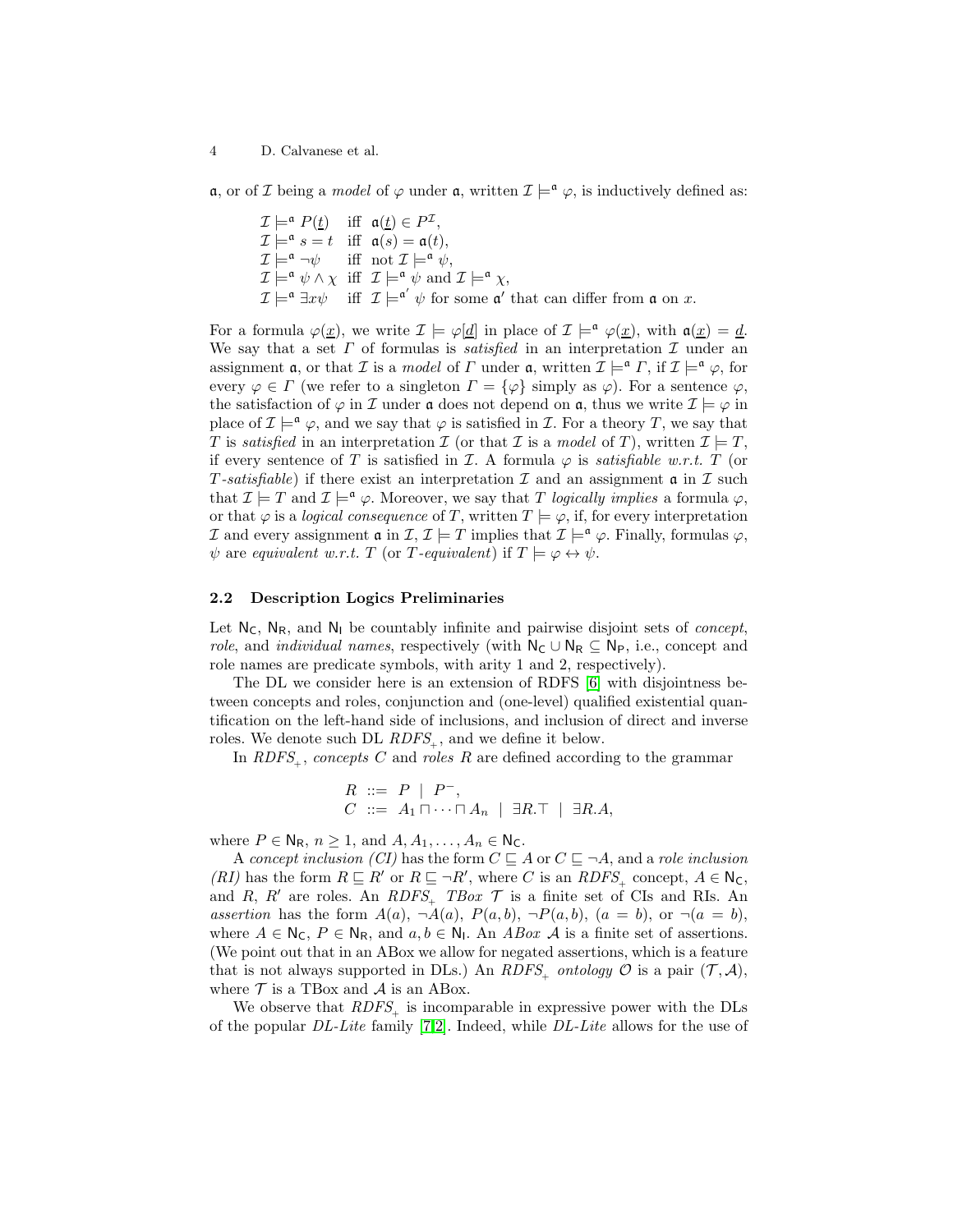existential quantification on the right-hand side of CIs, these are ruled out in  $RDFS_{+}$ . On the other hand, in  $RDFS_{+}$  one can locally type the second component of a role through the use of qualified existential quantification on the left-hand side of CIs, while this is not possible in DL-Lite. As we will see later, differently from what happens for  $DL\text{-}Lite$ , the FO translation of an  $RDFS_{+}$ ontology is a universal theory.

<span id="page-4-0"></span>Example 1. To represent part of the domain knowledge on job hiring processes for university personnel, we define the RDFS<sub>+</sub> ontology  $\mathcal{O} = (\mathcal{T}, \mathcal{A})$ , where  $\mathcal{T}$ consists of the following concept inclusions:

| AcademicPosition $\sqsubset$ JobPosition                      | AcademicPosition $\Box$ $\neg$ AdminPosition                     |
|---------------------------------------------------------------|------------------------------------------------------------------|
| AdminPosition $\sqsubset$ JobPosition                         | User $\sqsubseteq \neg$ Job Position                             |
| $\exists$ appliesFor. $\top \sqsubseteq U$ ser                | $\exists$ appliesFor $\bar{ }$ . $\top \sqsubseteq$ JobPosition  |
| ∃suitableFor. T ⊏ User                                        | $\exists$ suitableFor $\bar{ }$ . $\top \sqsubseteq$ JobPosition |
| $\exists$ suitableFor. $\top \sqsubseteq$ PositivelyEvaluated | EligibleUser $\sqsubseteq$ User                                  |
| User $\sqcap$ Graduate $\sqsubseteq$ EligibleUser             | EligibleUser $\sqsubseteq$ Graduate                              |
|                                                               |                                                                  |

while  $A$ , which stores data on available job positions, contains the assertions

| Academic $\mathsf{Position}(\mathsf{professor}_{123}),$  | AdminPosition(secretary <sub>123</sub> ),  |
|----------------------------------------------------------|--------------------------------------------|
| Academic $\mathsf{Position}(\mathsf{researcher}_{123}),$ | AdminPosition (secretary <sub>456</sub> ). |

Moreover, we assume that A contains all the assertions of the form  $\neg A(u)$ ,  $\neg P(\mathsf{u}, a)$  and  $\neg P(a, \mathsf{u})$ , for a distinguished individual name  $\mathsf{u} \in \mathsf{N}_1$  and every  $A, P, a \in \Sigma_{\mathcal{O}}$ , so that u can be used to represent an *undefined value*. The CIs of  $\mathcal T$  formalise the following facts: there are both academic and administrative job positions and these are disjoint; users and job positions are disjoint; appliesFor relates users to job positions; to be suitable for something one has to be a user that is positively evaluated; the range of suitableFor is included in the extension of JobPositions; an eligible user is defined as a graduate user. ⊳

We define now the *standard translation* from  $RDFS_{+}$  expressions to FO formulas, which maps concepts to FO formulas with one free variable, and roles to FO formulas with two free variables. Specifically, the translation  $T$  generates formulas that contain just two variables  $x, y \in \mathsf{Var}$ , and is defined as follows:

$$
T(A_1 \sqcap \cdots \sqcap A_n) = A_1(x) \land \cdots \land A_n(x),
$$
  
\n
$$
T(P) = P(x, y),
$$
  
\n
$$
T(\exists R. \top) = \exists y T(R),
$$
  
\n
$$
T(\neg A) = \neg T(A),
$$
  
\n
$$
T(A_1 \sqcap \cdots \sqcap A_n) = P(y, x),
$$
  
\n
$$
T(B \land A) = \exists y (T(R) \land A(y)),
$$
  
\n
$$
T(\neg A) = \neg T(A),
$$
  
\n
$$
T(\neg R) = \neg T(R),
$$

where  $A, A_1, \ldots, A_n$  are unary predicates and P is a binary predicate. Moreover, we map CIs and RIs into universal FO sentences in the following way:

$$
T(C \sqsubseteq D) = \forall x (T(C) \to T(D)), \qquad T(R \sqsubseteq S) = \forall x \forall y (T(R) \to T(S)),
$$

where D stands for either A or  $\neg A$ , and S stands for either  $R'$  or  $\neg R'$ . We also set  $T(\mathcal{T}) = \bigcup_{\beta \in \mathcal{T}} \{T(\beta)\}\.$  Assertions  $\alpha$  are (identically) mapped into FO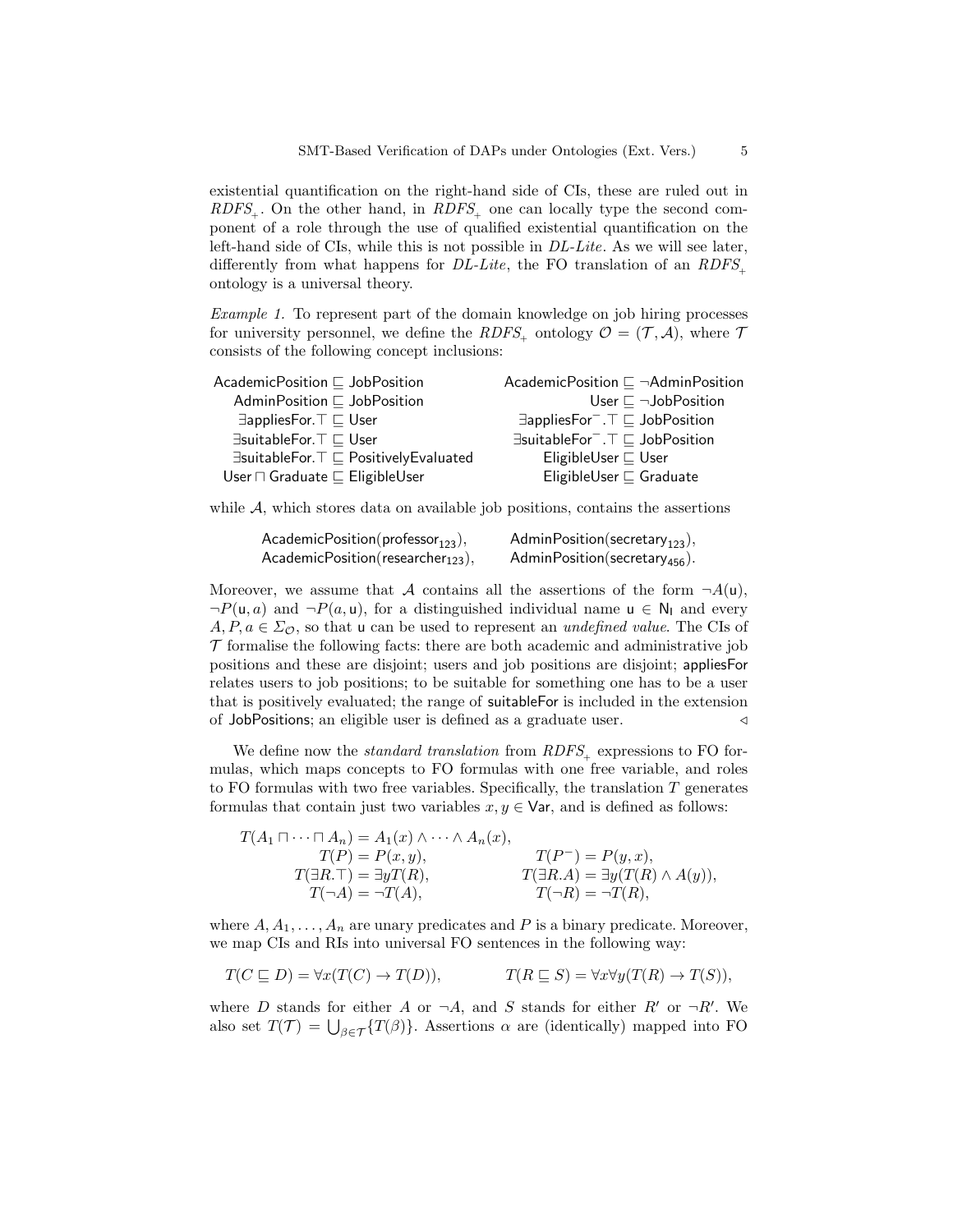literals without free variables (i.e., ground), as  $T(\alpha) = \alpha$ , and we set  $T(\mathcal{A}) =$  $\bigcup_{\alpha\in\mathcal{A}}\{T(\alpha)\}\.$  Finally,  $T(\mathcal{O})=T(\mathcal{T})\cup T(\mathcal{A})$ . It is easy to see that the set of FO sentences obtained as the translation  $T(\mathcal{O})$  of an  $RDFS_{+}$  ontology  $\mathcal{O}$ , can be equivalently rewritten into a universal Horn theory [\[25](#page-13-10)[,23\]](#page-13-11). Such a theory, which we identify with  $T(\mathcal{O})$ , can be obtained from  $T(\mathcal{O})$  by simply putting formulas into prenex normal form.

The semantics for  $RDFS_{+}$  expressions can be given in terms of their FO translation [\[25\]](#page-13-10). For an interpretation  $\mathcal{I} = (\Delta^{\mathcal{I}}, \mathcal{I})$  and a concept C, we define the extension of C in I as  $C^{\mathcal{I}} = \{d \in \Delta^{\mathcal{I}} \mid \mathcal{I} \models T(C)[d]\}.$  Similarly, for a role R, we define its extension in  $\mathcal I$  as  $R^{\mathcal I} = \{(d,e) \in \Delta^{\mathcal I} \times \Delta^{\mathcal I} \mid \mathcal I \models T(R)[d,e]\}.$  We say that C and R are satisfied in I if  $C^{\mathcal{I}} \neq \emptyset$  and  $R^{\mathcal{I}} \neq \emptyset$ , respectively.

Moreover, given a CI, RI, assertion, TBox, ABox, or ontology  $\Gamma$ , we say that *Γ* is satisfied in *I* (or that *I* is a model of *Γ*), written  $I \models \Gamma$ , iff  $I \models T(\Gamma)$ . Given an ontology  $\mathcal O$  and (a concept, role, CI, RI, or assertion mapped, via its FO translation, into) an FO formula  $\varphi$ , we say that  $\varphi$  is *satisfiable w.r.t.* O (or O-satisfiable) if there exists a model  $\mathcal I$  of  $\mathcal O$  that satisfies  $\varphi$  under some assignment in I. Finally, we say that O logically implies an FO formula  $\varphi$ , or that  $\varphi$  is a logical consequence of  $\mathcal{O}$ , written  $\mathcal{O} \models \varphi$ , if, for every model  $\mathcal I$  of  $\mathcal O$ and every assignment  $\mathfrak a$  in  $\mathcal I$ , we have that  $\mathcal I$  satisfies  $\varphi$  under  $\mathfrak a$ .

## <span id="page-5-1"></span>3 Basic Model-Theoretic Properties

In this section, we prove the model-theoretic properties that will be used later on to develop our verification machinery. Specifically, we show here that the standard translation of the  $RDFS_{\perp}$  ontologies introduced in the previous section admits model completion, and has the constraint satisfiability problem decidable. These properties will allow us, in the subsequent sections, to verify suitably defined DL-based data-aware processes by employing a variant of the SMT-based backward reachability procedure introduced in [\[10\]](#page-12-3). To present our results, we require the following preliminary notions.

A formula that is a conjunction of  $\Sigma$ -literals is called a  $\Sigma$ -constraint. Given a  $\Sigma$ -theory T, we define the *constraint satisfiability problem for* T as follows: given a formula  $\exists y \varphi(\underline{x}, y)$ , where  $\varphi(\underline{x}, y)$  is a  $\Sigma$ -constraint, decide whether  $\exists y \varphi(\underline{x}, y)$ is satisfiable w.r.t. T. A theory  $\overline{T}$  has quantifier elimination iff, for every  $\Sigma_{T}$ formula  $\varphi(\underline{x})$ , there exists a quantifier-free formula  $\psi(\underline{x})$  such that  $T \models \varphi(\underline{x}) \leftrightarrow$  $\psi(x)$ . Finally, we will use the following definition of model completion, which is restricted to cover the case of universal theories (the ones considered in this work) and that is nonetheless known to be equivalent (for universal theories) to the usual one from model theory [\[13,](#page-12-11)[19,](#page-13-12)[10\]](#page-12-3). Let T be a universal  $\Sigma$ -theory and let  $T^* \supseteq T$  be a further  $\Sigma$ -theory. We say that  $T^*$  is a model completion of T iff: (i) every  $\Sigma$ -constraint satisfied in some model of T is also satisfied in some model of  $T^*$ ; (ii)  $T^*$  has quantifier elimination.

<span id="page-5-0"></span>We now state the main technical result of the section.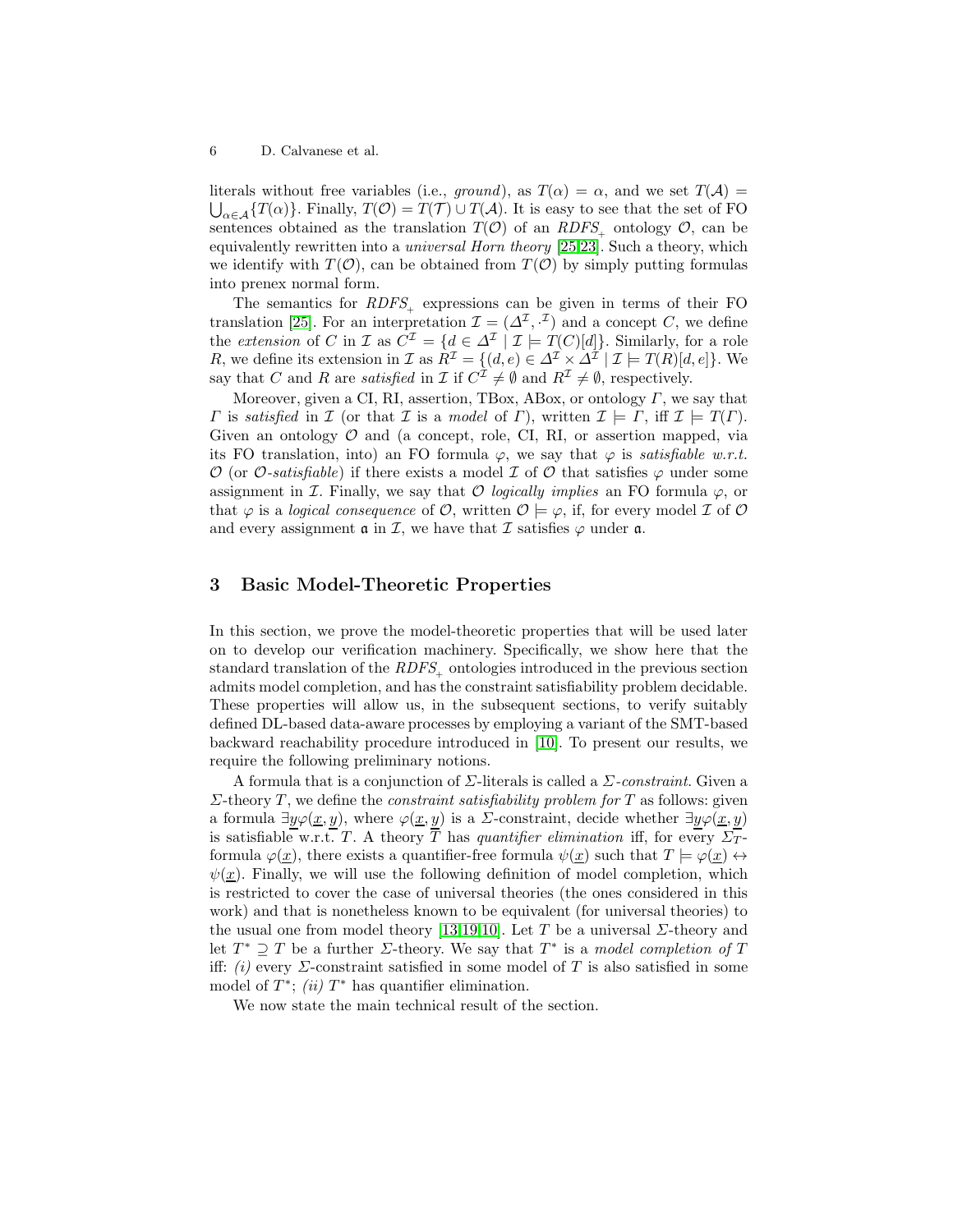**Theorem 2.** Given an RDFS<sub>+</sub> ontology  $\mathcal{O}, T(\mathcal{O})$  is a finite universal FO theory that (i) has a decidable constraint satisfiability problem, and (ii) admits a model completion.

*Proof (Sketch)*. To prove Point *(i)*, we reduce to  $RDFS_{\perp}$  (seen as a fragment of  $ALCHI, [30]$  $ALCHI, [30]$  ontology satisfiability. For Point *(ii)*, since there is no function symbol in  $\Sigma_{T(\mathcal{O})}$ , it is sufficient to show that  $T(\mathcal{O})$  enjoys the amalgamation property: this is proved by explicitly constructing a  $T(\mathcal{O})$ -amalgam for every pair of models  $\mathcal{I}_1$  and  $\mathcal{I}_2$  of  $T(\mathcal{O})$  sharing a submodel  $\mathcal{I}_0$ . See the appendix for details. □

<span id="page-6-0"></span>Remark 3. For every RDFS<sub>+</sub> ontology  $\mathcal{O}$ , the model completion  $T(\mathcal{O})^*$  of  $T(\mathcal{O})$ admits quantifier elimination. The algorithm for quantifier elimination in  $T(\mathcal{O})^*$ follows from the proof of Theorem [2:](#page-5-0) to eliminate  $\exists x$  from a  $\Sigma_{T(\mathcal{O})}$ -formula  $\exists x \varphi(x, y)$ , it is sufficient to take the conjunction of the clauses  $\chi(y)$  implied by  $\varphi(x, y)$ , which are finitely many for  $T(\mathcal{O})$ , up to  $T(\mathcal{O})$ -equivalence. This procedure is used in Algorithm [1](#page-9-0) below and is crucial to get the decidability results of Theorem [6.](#page-10-0)  $\triangleleft$ 

Properties  $(i)$  and  $(ii)$  from Theorem [2](#page-5-0) are in line with the foundational framework of [\[10,](#page-12-3)[11\]](#page-12-4), where a third property is additionally assumed: the finite model property for constraint satisfiability (see the references for the definition). However, differently from [\[10](#page-12-3)[,11\]](#page-12-4), this property is not needed anymore for the results of our paper. This is an important difference from [\[10](#page-12-3)[,11\]](#page-12-4), since the artifact systems studied there require to interact with finite structures (i.e., databases), whereas in the context of the present work we admit that the models of the knowledge base of our artifact systems can be infinite.

## <span id="page-6-1"></span>4 Ontology-Based Data-Aware Processes

In this section, we present our main contributions. We first define our model, called  $RDFS_{\perp}$  -based simple artifact systems, or  $RDFS_{\perp}$  -SASs for short, to formalise data-aware processes under  $RDFS_{+}$  ontologies. These systems are a vari-ant of the artifact-centric systems studied in [\[10\]](#page-12-3).  $RDFS_{+}$ -SASs read data from a given  $RDFS_{\perp}$  ontology, used to store background information of the system, and manipulate individual variables, called artifact variables, which represent the current state of the process. We then study the parameterised safety problems of such models by adopting a symbolic version [\[21](#page-13-13)[,11\]](#page-12-4) of the well-known backward reachability procedure [\[1\]](#page-12-12).

#### 4.1 DL-Based Simple Artifact Systems

We first require the following preliminary notions. For an  $RDFS_{\perp}$  ontology  $\mathcal{O}$ , an O-partition is a finite set  $P = {\kappa_1(\underline{x}), \ldots, \kappa_n(\underline{x})}$  of  $\Sigma_{\mathcal{O}}$ -literals such that  $\mathcal{O} \models \forall \underline{x} \bigvee_{i=1}^n \kappa_i(\underline{x}) \wedge \forall \underline{x} \bigwedge_{i \neq j} \neg(\kappa_i(\underline{x}) \wedge \kappa_j(\underline{x}))$ . Given an ontology  $\mathcal{O}$ , an  $\mathcal{O}$ partition  $P = {\kappa_1(\underline{x}), \ldots, \kappa_n(\underline{x})}$ , and  $\Sigma_{\mathcal{O}}$ -terms  $\underline{t}(\underline{x}) = (t_1(\underline{x}), \ldots, t_n(\underline{x})),$  (the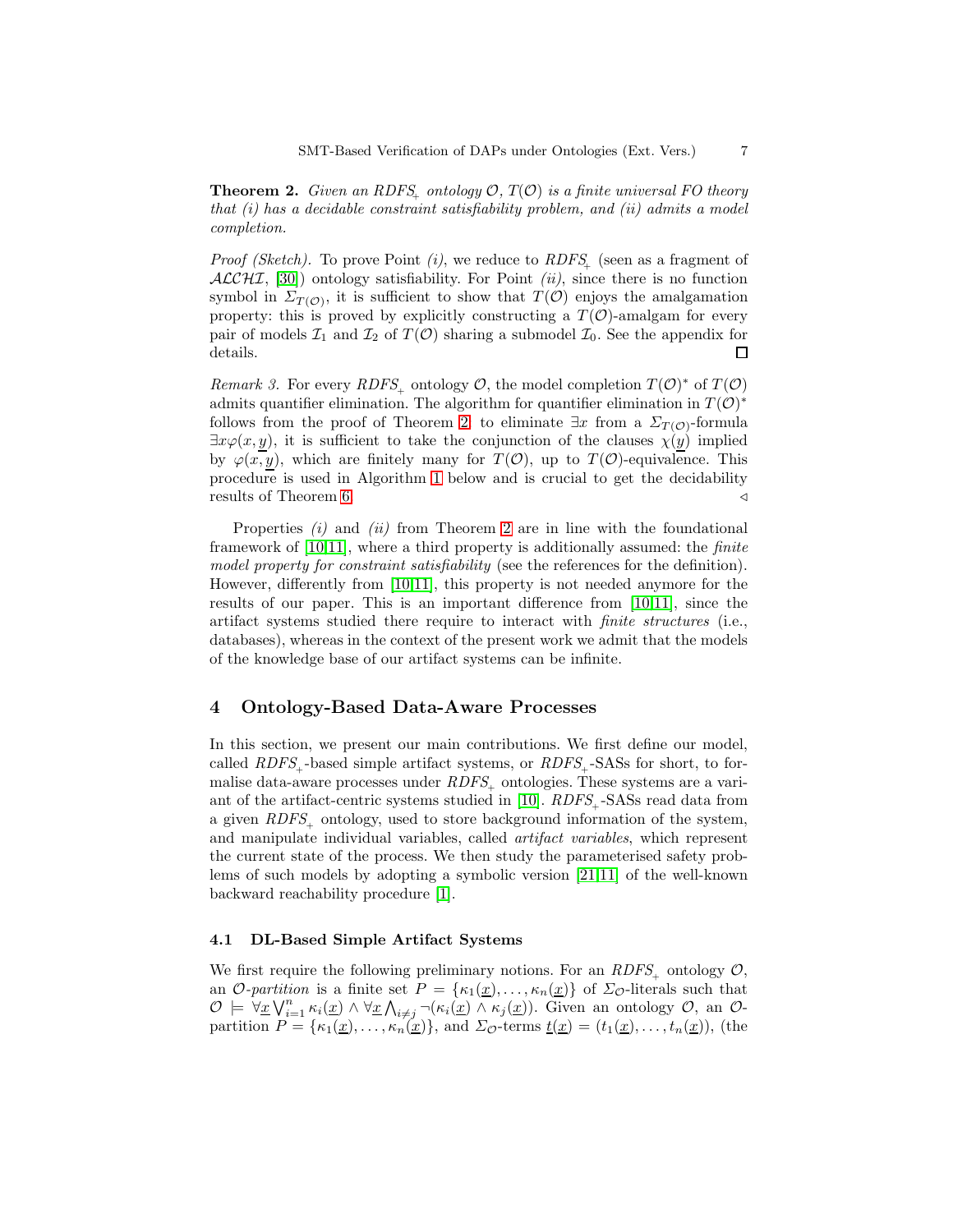value of) a case-defined function F based on P and t, for a fresh function symbol  $F \in \mathsf{N}_F$ , is defined as follows: for every model  $\mathcal I$  of  $\mathcal O$ , every assignment  $\mathfrak a$  in  $\mathcal I$ , and every tuple <u>x</u> of variables,  $a(F(\underline{x})) = a(t_i(\underline{x}))$ , if  $\mathcal{I} \models^{\mathfrak{a}} \kappa_i(\underline{x})$ .

In order to introduce verification problems in a symbolic setting, one first has to specify which formulas are used to represent  $(i)$  the sets of states,  $(ii)$  the system initialisations, and  $(iii)$  the system evolution. To capture these aspects, we provide the following definitions.

An  $RDFS_{+}$ -based simple artifact system  $(RDFS_{+}$ -SAS) is a tuple

$$
\mathcal{S} = (\mathcal{O}, \underline{x}, \iota(\underline{x}), \bigcup_{j=1}^m \{\tau_j(\underline{x}, \underline{x}')\}),
$$

where  $m \in \mathbb{N}$ , and

- $\mathcal{O} = (\mathcal{T}, \mathcal{A})$  is an  $RDFS_{+}$  ontology;
- $-\underline{x} = (x_1, \ldots, x_n)$  is a tuple of variables, called *artifact variables*, and  $\underline{x}'$  is a tuple of variables that are renamed copies of variables in  $\underline{x}$ ;
- $-\iota(\underline{x}) = \bigwedge_{i=1}^n x_i = a_i$ , with  $a_i \in \mathsf{N}_1$ , is an *initial state* formula;
- $-\tau_j(\underline{x}, \underline{x}') = \exists \underline{y} (\gamma^j(\underline{x}, \underline{y}) \wedge \bigwedge_{i=1}^n x'_i = F_i^j(\underline{x}, \underline{y}))$ , for  $1 \leq j \leq m$ , is a transition formula, where  $\gamma^{j}(\underline{x}, y)$  is a conjunction of  $\Sigma_{\mathcal{O}}$ -literals called *guard* of  $\tau_{j}$ , and  $x'_{i} = F_{i}^{j}(\underline{x}, \underline{y})$ , where each  $F_{i}^{j}$  is a case-defined function based on some O-partition and list of  $\Sigma_{\mathcal{O}}$ -terms, is an update of  $\tau_j$ .

Given an RDFS<sub>+</sub> ontology  $\mathcal{O}$ , we call state ( $\Sigma_{\mathcal{O}}$ -)formula a quantifier-free  $\Sigma_{\mathcal{O}}$ -formula  $\varphi(\underline{x})$ . A state formula constrains the content of the artifact variables characterising the current states of the systems. Notice that a state formula can represent a (possibly infinite) set of states, because of the presence of (possibly infinitely many) different elements in a model of the ontology  $\mathcal{O}$ . A safety formula for S is a state  $\Sigma_{\mathcal{O}}$ -formula  $\nu(\underline{x})$ , used to describe the undesired states of the system. We say that S is safe w.r.t.  $\nu(\underline{x})$  if there does not exist  $k \geq 0$  and a formula of the form

<span id="page-7-0"></span>
$$
\iota(\underline{x}^0) \wedge \tau_{j_0}(\underline{x}^0, \underline{x}^1) \wedge \cdots \wedge \tau_{j_{k-1}}(\underline{x}^{k-1}, \underline{x}^k) \wedge \nu(\underline{x}^k), \qquad (\star)
$$

that is satisfiable w.r.t.  $\mathcal{O}$ , where  $1 \leq j_0, \ldots, j_{k-1} \leq m$  and each  $\underline{x}^h$ , with  $0 \leq h \leq k$ , is a tuple of variables that are renamed copies of variables in  $\underline{x}$ . The safety problem for  $S$  is the following decision problem: given a safety formula  $\nu(\underline{x})$  for S, decide whether S is safe w.r.t.  $\nu(\underline{x})$ . This verification problem is parametric on the models of a fixed  $RDFS_{+}$  ontology, since safety is assessed irrespectively of the choice of such a model. This implies that, when the system is safe, it is so for every execution of the process under every possible model (which in principle are infinitely many) of the given ontology.

*Example 4.* We develop a simplified job hiring process for university personnel based on the domain knowledge formalised in Example [1.](#page-4-0) Each application is created using a dedicated website portal, where users that are potentially interested in applying need to register in advance. When a registered user decides to apply, the data created by this single application do not have to be stored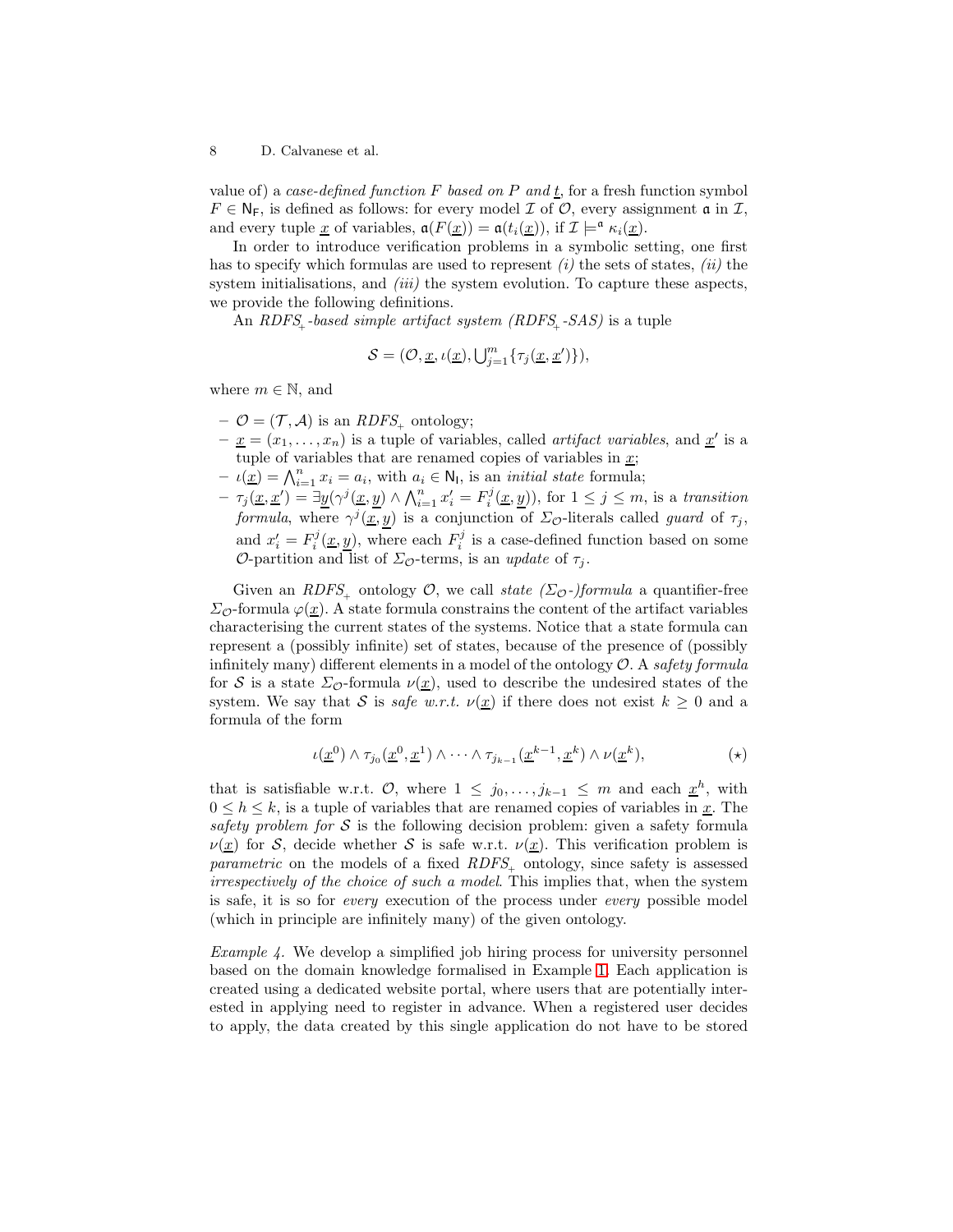persistently and thus can be maintained just by using artifact variables (described below) that can interact with the knowledge base. All these variables are initialised with an undefined value u. In the first transition of the system, an application is created by a registered user, which falls into the extension of the concept User: the information about this user is then stored in the artifact variable  $x_{\text{nonlinear}}$ . At this point, the application website asks the user whether they hold a university degree: in case of an affermative answer, the website accepts the user as eligible, the information about the user is stored using  $x_{\text{application}}$ and the process can progress. Then, the user picks up a job position (assigned to  $x_{\text{job}}$ ) and applies for it. The following steps of the process involve the evaluation of the application: for both academic and administrative positions, if the eligible candidate is suitable for the chosen position, they are declared winner (assigned to  $x_{\text{winner}}$ , otherwise they are declared loser (assigned to  $x_{\text{loser}}$ ). To formalise this process, we define the  $RDFS_+$ -SAS  $S = (\mathcal{O}, \underline{x}, \iota(\underline{x}), \bigcup_{j=1}^7 \{\tau_j(\underline{x}, \underline{x}')\})$  so that:

- the ontology  $\mathcal O$  is the *RDFS*, ontology given in Example [1;](#page-4-0)
- the artifact variables are  $\underline{x} = (x_{\mathsf{applicant}}, x_{\mathsf{job}}, x_{\mathsf{eligible}}, x_{\mathsf{winner}}, x_{\mathsf{loser}});$
- the initial state formula is
- $\iota = (x_\mathsf{application} = \mathsf{u}) \land (x_\mathsf{job} = \mathsf{u}) \land (x_\mathsf{eligible} = \mathsf{u}) \land (x_\mathsf{winner} = \mathsf{u}) \land (x_\mathsf{loser} = \mathsf{u});$ – the transition formulas are
	- $\tau_1 = \exists y_1 (\mathsf{User}(y_1) \land x'_{\mathsf{applicant}} = y_1),$
	- $\tau_2 = \mathsf{EligibleUser}(x_\mathsf{applicant}) \land x'_\mathsf{eligible} = x_\mathsf{applicant},$
	- $\tau_3 = \exists z_1(\mathsf{JobPosition}(z_1) \land \mathsf{appliesFor}(x_\mathsf{eligible}, z_1) \land x'_\mathsf{job} = z_1),$
	- $\tau_4 = \mathsf{AcademicPosition}(x_{\mathsf{job}}) \wedge \mathsf{suitableFor}(x_{\mathsf{eligible}}, x_{\mathsf{job}}) \wedge x'_{\mathsf{winner}} = x_{\mathsf{eligible}},$
	- $\tau_5 = \mathsf{AdminPosition}(x_\mathsf{job})$   $\land$  suitable $\mathsf{For}(x_\mathsf{eligible},x_\mathsf{job})$   $\land$   $x'_\mathsf{winner} = x_\mathsf{eligible},$
	- $\tau_6 = \mathsf{AcademicPosition}(x_{\mathsf{job}}) \land \neg \mathsf{suitableFor}(x_{\mathsf{eligible}}, x_{\mathsf{job}}) \land x'_{\mathsf{loser}} = x_{\mathsf{eligible}},$
	- $\tau_7 = \mathsf{AdminPosition}(x_\mathsf{job}) \land \neg \mathsf{suitableFor}(x_\mathsf{eligible}, x_\mathsf{job}) \land x_\mathsf{loser}' = x_\mathsf{eligible}.$

An undesired situation of the system is the one where an applicant registered user is declared winner even if they were not eligible. This situation is formally described by the following safety formula for  $S$ :

$$
\nu = \text{User}(x_{\text{winner}}) \land \neg \text{EligibleUser}(x_{\text{winner}}).
$$

## 4.2 Backward Search for  $RDFS_{+}$ -SASs

<span id="page-8-0"></span>Algorithm [1](#page-8-0) shows the SMT-based backward reachability procedure (or backward search) for handling the safety problem for an  $RDFS_{\perp}$ -SAS S. An integral part of the algorithm is to compute symbolic preimages (Line 5). The intuition behind the algorithm is to execute a loop where, starting from the undesired states of the system (described by the safety formula  $\nu(\underline{x})$ ), the state space of the system is explored backward: in every iteration of the while loop (Line 2), the current set of states is regressed through transitions thanks to the preimage computation. For that purpose, for any  $\tau(\underline{z}, \underline{z}')$  and  $\phi(\underline{z})$  (where  $\underline{z}'$  are renamed copies of  $\underline{z}$ ), we define  $\tau := \bigvee_{h=1}^m \tau_h$  and  $Pre(\tau, \phi)$  as the formula  $\exists \underline{z}'(\tau(\underline{z}, \underline{z}') \wedge \phi(\underline{z}'))$ . Let  $\phi(\underline{x})$ be a state formula, describing the state of the artifact variables  $\underline{x}$ . The preimage of the set of states described by the formula  $\phi(\underline{x})$  is the set of states described by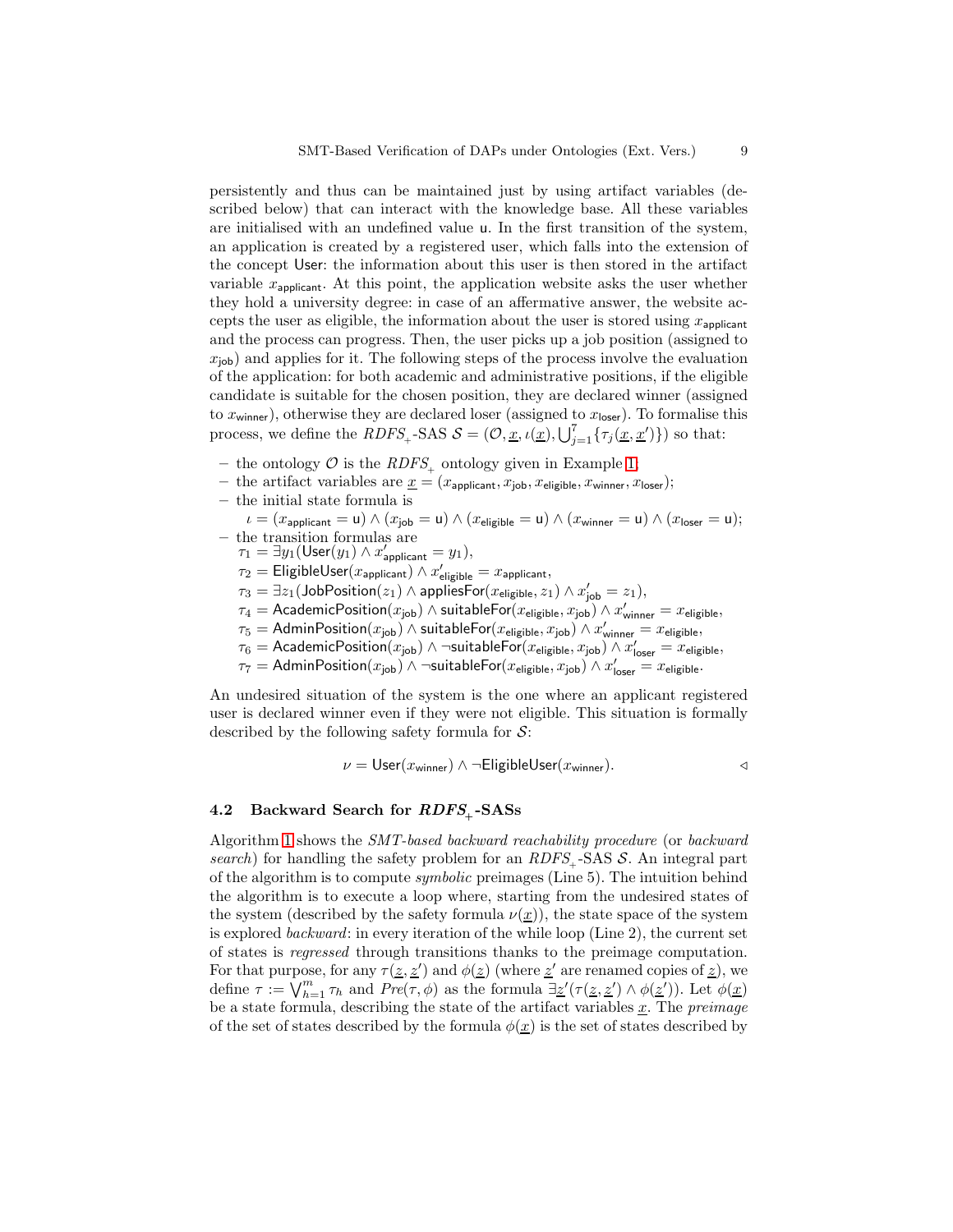|                                | Algorithm 1: SMT-based backward reachability procedure |
|--------------------------------|--------------------------------------------------------|
| <b>Function</b> BReach $(\nu)$ |                                                        |

| <b>FULLCOUL DITEACH P</b> |                                                               |  |
|---------------------------|---------------------------------------------------------------|--|
|                           | $\phi \leftarrow \nu: B \leftarrow \bot:$                     |  |
| $\mathbf{2}$              | while $\phi \land \neg B$ is $T(\mathcal{O})$ -satisfiable do |  |
| 3                         | if $\iota \wedge \phi$ is $T(\mathcal{O})$ -satisfiable then  |  |
|                           | <b>return</b> (unsafe, unsafe trace of form $(\star)$ );      |  |
| 4                         | $B \leftarrow \phi \vee B$                                    |  |
| 5                         | $\phi \longleftarrow \text{Pre}(\tau, \phi);$                 |  |
| 6                         | $\phi \longleftarrow \mathsf{QE}(T(\mathcal{O})^*, \phi);$    |  |
|                           | return safe:                                                  |  |

<span id="page-9-0"></span>Pre( $\tau$ ,  $\phi$ ) (notice that, when  $\tau = \sqrt{\hat{\tau}}$ , then  $Pre(\tau, \phi) = \sqrt{Pre(\hat{\tau}, \phi)}$ ). We recall that a state formula is a quantifier-free  $\Sigma_{\mathcal{O}}$ -formula. Unfortunately, because of the presence of the existentially quantified variables y in  $\tau$ ,  $Pre(\tau, \phi)$  is not a state formula, in general. As stated in [\[10](#page-12-3)[,11\]](#page-12-4), if the quantified variables were not eliminated, we would break the regressability of the procedure: indeed, the states reached by computing preimages, intuitively described by  $Pre(\tau, \phi)$ , need to be represented by a state formula  $\phi'$  in the new iteration of the while loop. In addition, the increase of the number of variables due to the iteration of the preimage computation would affect the performance of the satisfiability tests described below, in case the loop is executed many times. In order to solve these issues, it is essential to introduce the subprocedure  $\mathsf{QE}(T(\mathcal{O})^*,\phi)$  in Line 6.

 $QE(T(\mathcal{O})^*,\phi)$  in Line 6 is a subprocedure that implements the quantifier elimination algorithm of  $T(\mathcal{O})^*$  and that converts the preimage  $Pre(\tau, \phi)$  of a state formula  $\phi$  into a state formula (equivalent to it modulo the axioms of  $T(\mathcal{O})^*$ , so as to guarantee the regressability of the procedure: this conversion is possible since  $T(\mathcal{O})^*$  eliminates from  $\tau_h$  the existentially quantified variables y. Backward search computes iterated preimages of the safety formula  $\nu$ , until a fixpoint is reached (in that case,  $S$  is safe w.r.t.  $\nu$ ) or until a set intersecting the initial states (i.e., satisfying  $\iota$ ) is found (in that case, S is unsafe w.r.t.  $\nu$ ). Inclusion (Line 2) and *disjointness* (Line 3) tests can be discharged via proof obligations to be handled by SMT solvers. The fixpoint is reached when the test in Line 2 returns unsat: the preimage of the set of the current states is included in the set of states reached by the backward search so far (represented as the iterated application of preimages to the safety formula  $\nu$ ). The test at Line 3 is satisfiable when the states visited so far by the backward search includes a possible initial state (i.e., a state satisfying  $\iota$ ). If this is the case, then S is unsafe w.r.t.  $\nu$ . Together with the unsafe outcome, the algorithm also returns an unsafe trace of the form  $(\star)$ , explicitly witnessing the sequence of transitions  $\tau_h$ that, starting from the initial configurations, lead the system to a set of states satisfying the undesired conditions described by  $\nu(x)$ .

<span id="page-9-1"></span>Theorem 5. Backward search (Algorithm [1\)](#page-8-0) is correct for detecting whether an RDFS<sub>+</sub>-SAS S is safe w.r.t.  $\nu(\underline{x})$ .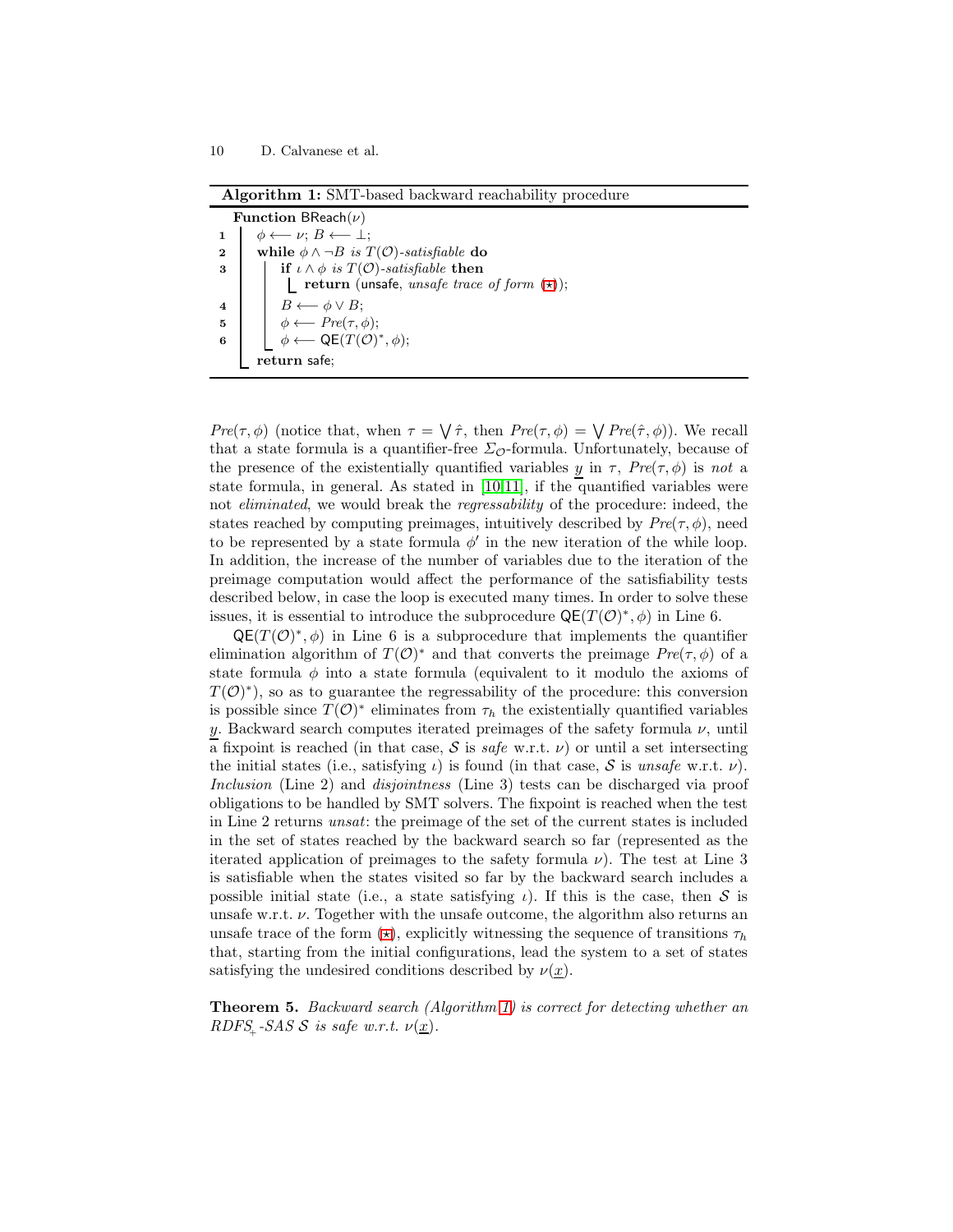<span id="page-10-1"></span>Proof (Sketch). First, we require the following claim, which follows immediately from the definitions.

*Claim 1.* For every safety formula  $\nu(\underline{x})$  for S and every  $k \geq 0$ , a formula  $\vartheta$  of the form  $(\star)$  is satisfiable w.r.t. O iff  $\vartheta$  is satisfiable w.r.t.  $T(\mathcal{O})$ .

Then, we need to show that, instead of considering satisfiability of formulas of the form  $(\star)$  in models of  $T(\mathcal{O})$ , we can concentrate on satisfiability w.r.t.  $T(\mathcal{O})^*$  $(T(\mathcal{O})^*)$  exists thanks to Property (ii) of Theorem [2\)](#page-5-0). Then, by exploiting the algorithm for quantifier elimination in  $T(\mathcal{O})^*$  described in Remark [3,](#page-6-0) formulas of the form  $(\star)$  can be represented via backward search by using quantifier-free formulas. We finally conclude by noticing that safety/unsafety of S w.r.t  $\nu(x)$ can be now detected invoking the satisfiability tests (which are effective thanks to Property  $(i)$  of Theorem [2\)](#page-5-0) over those quantifier-free formulae.  $\Box$ 

Backward search for generic artifact systems is not guaranteed to termi-nate [\[11\]](#page-12-4). However, in case S is unsafe w.r.t.  $\nu(\underline{x})$ , an unsafe trace—which is finite—is found after finitely many iterations of the while loop: hence, in the unsafe case, backward search must terminate. Together with the theorem above, this means that the backward reachability procedure is at least a semi-decision procedure for detecting unsafety of  $RDFS_{\perp}$ -SASs. Nevertheless, we show in the following theorem that, in case of  $RDFS$ , -SASs, backward search *always termi*nates: thus, it is a full decision procedure, for which we also provide a PSPACE upper bound.

<span id="page-10-0"></span>**Theorem 6.** For an RDFS<sub>+</sub> ontology  $\mathcal{O}$  and an RDFS<sub>+</sub>-SAS  $\mathcal{S}$  =  $(0, \underline{x}, \iota(\underline{x}), \bigcup_{j=1}^m {\{\tau_j(\underline{x}, \underline{x}')\}}),$  the safety problem for S is decidable in PSPACE in the combined size of <u>x</u>,  $\iota(\underline{x})$  and  $\bigcup_{j=1}^{m} {\{\tau_j(\underline{x}, \underline{x}')\}}$ .

*Proof (Sketch)*. For every  $RDFS_{+}$  ontology  $O$ , there are only finitely many quantifier-free  $\Sigma_{T(\mathcal{O})}$ -formulas, up to  $T(\mathcal{O})$ -equivalence, that can be built out of a finite set of variables  $\underline{x}$ . Thanks to the availability of the quantifier elimination procedure  $QE(T(\mathcal{O})^*, \varphi)$ , the overall number of variables in  $\varphi$  is never increased. This implies that globally there are only finitely many quantifier-free  $\Sigma_{T(\mathcal{O})}$ -formulas that Algorithm [1](#page-9-0) needs to analyse. Hence, Algorithm 1 terminates. Concerning complexity, we first note that the translation  $T(\mathcal{O})$  requires polynomial time. Then, we need to eliminate the occurrences of case-defined functions (creating an equivalent SAS whose size is polynomial in the size of the original one), and to modify Algorithm [1](#page-9-0) by making it nondeterministic with an NPSpace complexity. The claim follows by applying Savitch's Theorem.  $\Box$ 

We observe that Algorithm [1](#page-9-0) is not yet implemented in the state-of-the-art model checker MCMT (Model Checker Modulo Theories [21]), which is based on SMT solving. Such an implementation, however, can be obtained by extending MCMT with the quantifier elimination algorithm for  $T(\mathcal{O})^*$  (described in Remark [3\)](#page-6-0), required in Line 6, together with a procedure for RDFS+ ontology satisfiability (seen as a fragment of  $\text{ALCHI}, [30]$  $\text{ALCHI}, [30]$ ), required in Lines 2 and 3.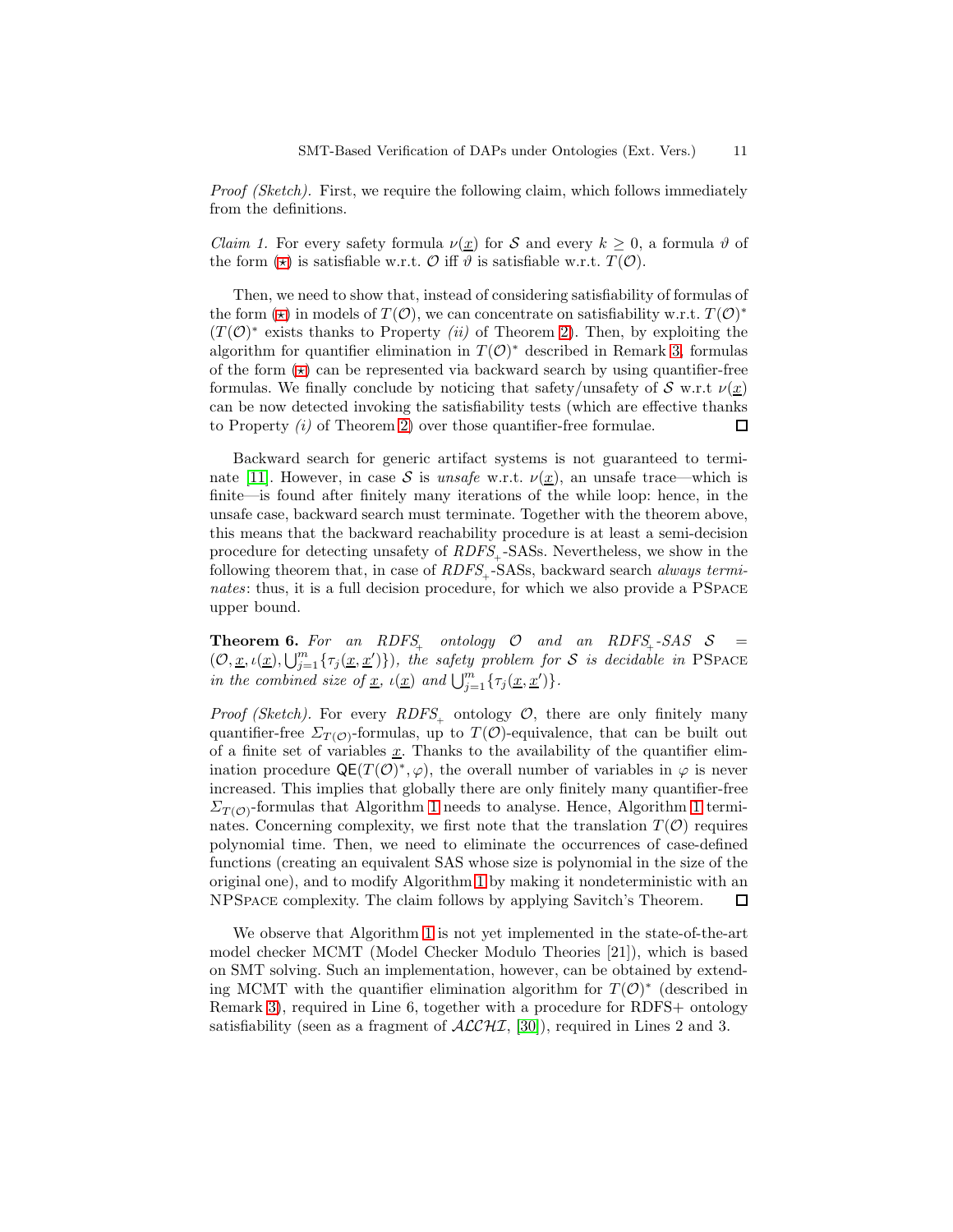## 5 Conclusions

We have studied the problem of verification of data-aware processes under  $RDFS_{+}$  ontologies, where the process component can interact with a knowledge base specified by means of the DL  $RDFS_{+}$ , underpinning the RDFS constructs. We addressed this problem by introducing a suitable model of DL-based artifactcentric systems, called  $RDFS_{\perp}$ -based SASs, and by leveraging the SMT-based version of the backward reachability procedure, which is a well-known technique to employ for verifying systems of this kind. Specifically, we showed that this procedure is a full decision procedure for detecting safety of  $RDFS_{\perp}$ -based SASs, and we also provided a PSpace complexity upper bound.

This work opens several directions for future work. First, we notice that the choice of RDFS<sub>t</sub> ontologies is not intrinsic to our approach. Indeed, motivated by conceptual modelling and data integration issues in OBDA applications, we are currently working on the DL-Lite family of DLs, to define suitable DL-Lite-based SASs with analogous decidability and complexity results. The main difference we have to account for is that, for a  $DL\text{-}Life$  ontology  $\mathcal{O}$ , we have an equisatisfiable (but not equivalent) translation into a universal one-variable FO sentence  $T(\mathcal{O})$ , and Claim [1](#page-10-1) in the proof of Theorem [5](#page-9-1) has to be modified to show that a trace  $\vartheta$  is satisfiable w.r.t. O iff a suitably translated trace  $\vartheta$  is satisfiable w.r.t.  $T(\mathcal{O})$ . In general, nonetheless, we point out that any DL satisfying the two conditions stated in Theorem [2](#page-5-0) can be chosen for our purposes, and that the same theoretical guarantees can be obtained over the SMT-based backward reachability procedure. As future work, we thus intend to introduce a more general framework for DL-based SASs that is able to account for different DLs. We also intend to extend the results obtained here to more sophisticated artifactcentric models, such as the relational artifact systems (RASs) studied in [\[10](#page-12-3)[,11\]](#page-12-4). Moreover, it could be worth investigating in this setting also properties that go beyond safety, such as liveness and fairness.

# Acknowledgements

This research has been partially supported by the Wallenberg AI, Autonomous Systems and Software Program (WASP) funded by the Knut and Alice Wallenberg Foundation, by the Italian Basic Research (PRIN) project HOPE, by the EU H2020 project INODE (grant agreement 863410) by the CHIST-ERA project PACMEL, by the project IDEE (FESR1133) funded by the Eur. Reg. Development Fund (ERDF) Investment for Growth and Jobs Programme 2014- 2020, and by the Free University of Bozen-Bolzano through the projects KGID, GeoVKG, STyLoLa,VERBA and MENS.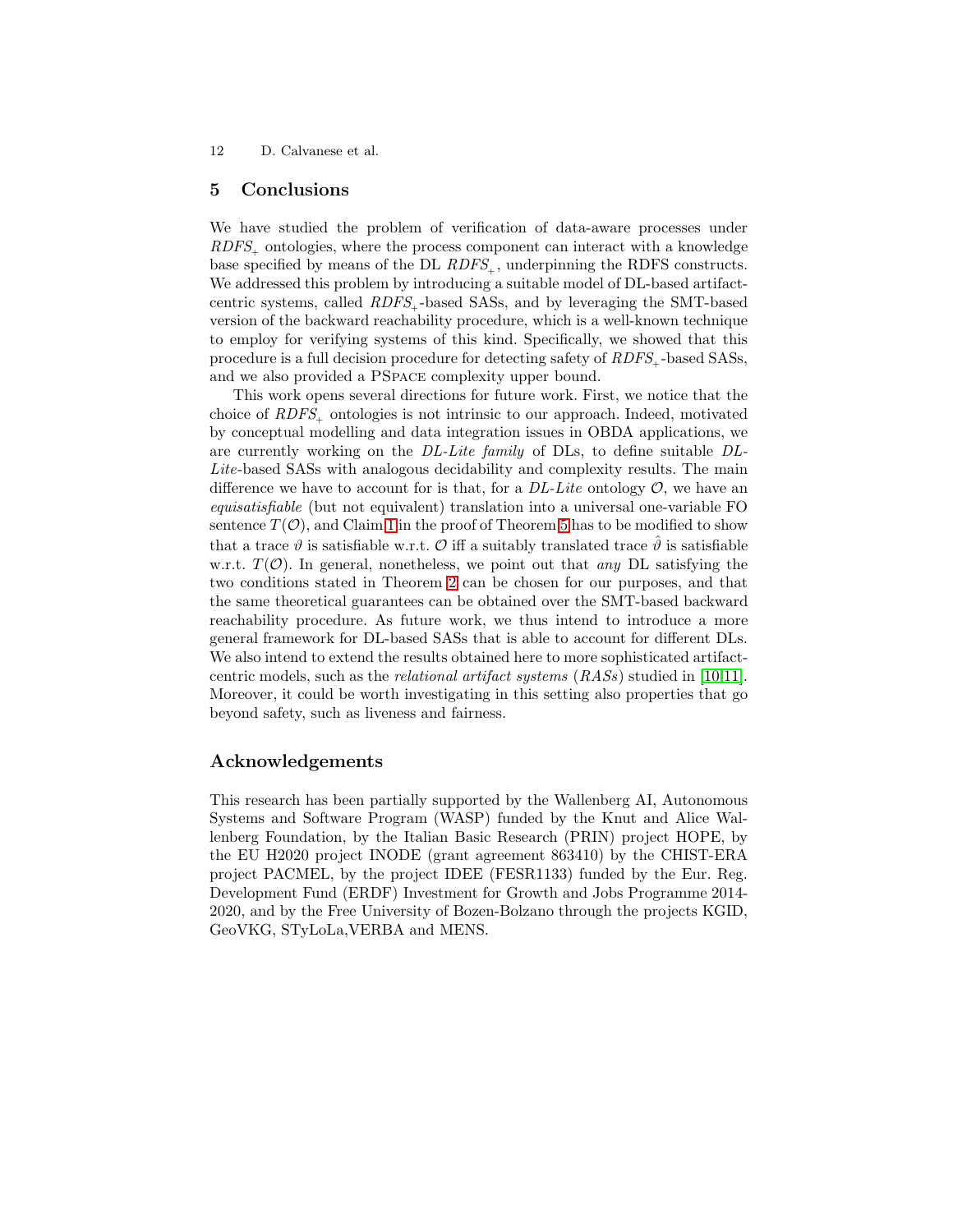## <span id="page-12-12"></span>References

- 1. Abdulla, P.A., Cerans, K., Jonsson, B., Tsay, Y.: General decidability theorems for infinite-state systems. In: Proc. of the 11th Int. Conf. on Logic in Computer Science (LICS). pp. 313–321. IEEE Computer Society (1996). <https://doi.org/10.1109/LICS.1996.561359>
- <span id="page-12-10"></span>2. Artale, A., Calvanese, D., Kontchakov, R., Zakharyaschev, M.: The DL-Lite family and relations. J. of Artificial Intelligence Research 36, 1–69 (2009). <https://doi.org/10.1613/jair.2820>
- <span id="page-12-6"></span>3. Bagheri Hariri, B., Calvanese, D., De Giacomo, G., De Masellis, R., Montali, M., Felli, P.: Verification of description logic Knowledge and Action Bases. In: Proc. of the 20th Eur. Conf. on Artificial Intelligence (ECAI). pp. 103–108 (2012)
- <span id="page-12-2"></span>4. Bagheri Hariri, B., Calvanese, D., De Giacomo, G., Deutsch, A., Montali, M.: Verification of relational data-centric dynamic systems with external services. In: Proc. of the 32nd ACM Symp. on Principles of Database Systems (PODS). pp. 163–174 (2013)
- <span id="page-12-7"></span>5. Bagheri Hariri, B., Calvanese, D., Montali, M., De Giacomo, G., De Masellis, R., Felli, P.: Description logic Knowledge and Action Bases. J. of Artificial Intelligence Research 46, 651–686 (2013).<https://doi.org/10.1613/jair.3826>
- <span id="page-12-9"></span><span id="page-12-5"></span>6. Brickley, D., Guha, R.: RDF Schema 1.1. W3C Recommendation, World Wide Web Consortium (2014), available at <https://www.w3.org/TR/rdf-schema/>
- 7. Calvanese, D., De Giacomo, G., Lembo, D., Lenzerini, M., Rosati, R.: Tractable reasoning and efficient query answering in description logics: The DL-Lite family. J. of Automated Reasoning 39(3), 385–429 (2007). <https://doi.org/10.1007/s10817-007-9078-x>
- <span id="page-12-1"></span>8. Calvanese, D., De Giacomo, G., Montali, M.: Foundations of data aware process analysis: A database theory perspective. In: Proc. of the 32nd ACM Symp. on Principles of Database Systems (PODS). pp. 1–12 (2013). <https://doi.org/10.1145/2463664.2467796>
- <span id="page-12-0"></span>9. Calvanese, D., Ghilardi, S., Gianola, A., Montali, M., Rivkin, A.: Formal modeling and SMT-based parameterized verification of data-aware BPMN. In: Proc. of the 17th Int. Conf. on Business Process Management (BPM). Lecture Notes in Computer Science, vol. 11675, pp. 157–175. Springer (2019). [https://doi.org/10.1007/978-3-030-26619-6](https://doi.org/10.1007/978-3-030-26619-6_12) 12
- <span id="page-12-3"></span>10. Calvanese, D., Ghilardi, S., Gianola, A., Montali, M., Rivkin, A.: From model completeness to verification of data aware processes. In: Description Logic, Theory Combination, and All That – Essays Dedicated to Franz Baader on the Occasion of his 60th Birthday. Lecture Notes in Computer Science, vol. 11560, pp. 212–239. Springer (2019). [https://doi.org/10.1007/978-3-030-22102-7](https://doi.org/10.1007/978-3-030-22102-7_10) 10
- <span id="page-12-4"></span>11. Calvanese, D., Ghilardi, S., Gianola, A., Montali, M., Rivkin, A.: SMTbased verification of data-aware processes: A model-theoretic approach. Mathematical Structures in Computer Science 30(3), 271–313 (2020). <https://doi.org/10.1017/S0960129520000067>
- <span id="page-12-8"></span>12. Calvanese, D., Gianola, A., Mazzullo, A., Montali, M.: SMT-based safety verification of data-aware processes under ontologies (preliminary results). In: Proc. of the 34th International Workshop on Description Logics (DL). CEUR Workshop Proceedings (2021)
- <span id="page-12-11"></span>13. Chang, C.C., Keisler, H.J.: Model Theory. North-Holland Publ. Co., 3rd edn. (1990)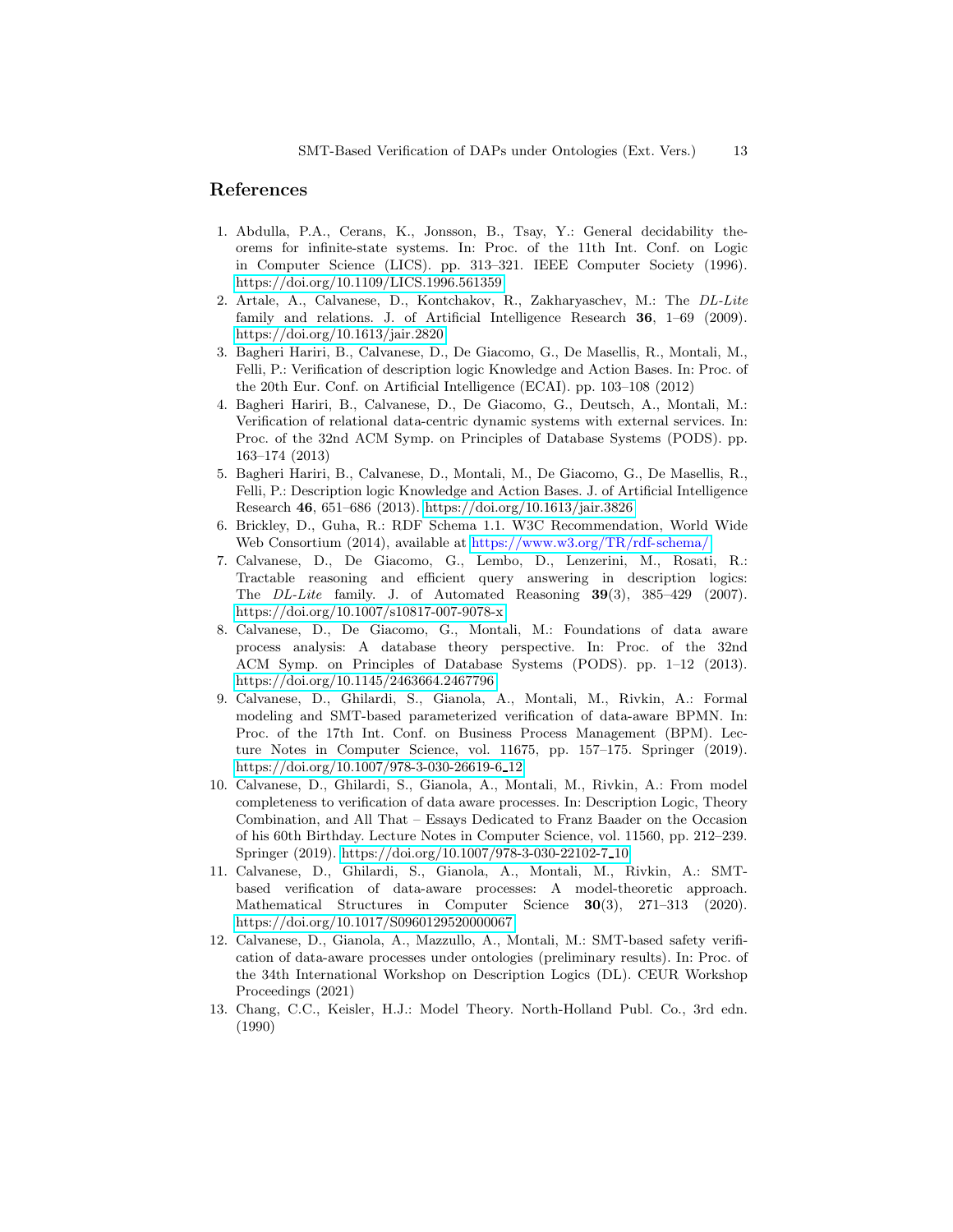- 14 D. Calvanese et al.
- <span id="page-13-6"></span>14. Claßen, J., Liebenberg, M., Lakemeyer, G., Zarrieß, B.: Exploring the boundaries of decidable verification of non-terminating golog programs. In: Proc. of the 28th AAAI Conf. on Artificial Intelligence (AAAI). pp. 1012–1019. AAAI Press (2014)
- <span id="page-13-4"></span>15. Damaggio, E., Deutsch, A., Vianu, V.: Artifact systems with data dependencies and arithmetic. ACM Trans. on Database Systems  $37(3)$ , 22 (2012). <https://doi.org/10.1145/2338626.2338628>
- <span id="page-13-5"></span>16. Deutsch, A., Hull, R., Patrizi, F., Vianu, V.: Automatic verification of data-centric business processes. In: Proc. of the 12th Int. Conf. on Database Theory (ICDT). pp. 252–267 (2009)
- <span id="page-13-1"></span>17. Deutsch, A., Hull, R., Vianu, V.: Automatic verification of database-centric systems. SIGMOD Record 43(3), 5–17 (2014). <https://doi.org/10.1145/2694428.2694430>
- <span id="page-13-2"></span>18. Deutsch, A., Li, Y., Vianu, V.: Verification of hierarchical artifact systems. ACM Trans. on Database Systems 44(3), 12:1–12:68 (2019). <https://doi.org/10.1145/3321487>
- <span id="page-13-12"></span>19. Ghilardi, S.: Model-theoretic methods in combined constraint satisfiability. J. of Automated Reasoning 33(3–4), 221–249 (2004)
- <span id="page-13-0"></span>20. Ghilardi, S., Gianola, A., Montali, M., Rivkin, A.: Petri nets with parameterised data - modelling and verification. In: Proc. of the 18th Int. Conf. on Business Process Management (BPM). Lecture Notes in Computer Science, vol. 12168, pp. 55–74. Springer (2020). [https://doi.org/10.1007/978-3-030-58666-9](https://doi.org/10.1007/978-3-030-58666-9_4) 4
- <span id="page-13-13"></span>21. Ghilardi, S., Ranise, S.: Backward reachability of array-based systems by SMT solving: Termination and invariant synthesis. Log. Methods Comput. Sci. 6(4) (2010). [https://doi.org/10.2168/LMCS-6\(4:10\)2010](https://doi.org/10.2168/LMCS-6(4:10)2010)
- <span id="page-13-7"></span>22. Ghilardi, S., Ranise, S.: MCMT: A model checker modulo theories. In: Giesl, J., Hähnle, R. (eds.) Proc. of the 5th Int. Joint Conf. on Automated Reasoning (IJ-CAR). Lecture Notes in Computer Science, vol. 6173, pp. 22–29. Springer (2010). [https://doi.org/10.1007/978-3-642-14203-1](https://doi.org/10.1007/978-3-642-14203-1_3) 3
- <span id="page-13-11"></span>23. Hodges, W.: Model Theory, Encyclopedia of Mathematics and its applications, vol. 42. Cambridge University Press (1993)
- <span id="page-13-3"></span>24. Hull, R.: Artifact-centric business process models: Brief survey of research results and challenges. In: Proc. of the 7th Int. Conf. on Ontologies, DataBases, and Applications of Semantics (ODBASE). Lecture Notes in Computer Science, vol. 5332, pp. 1152–1163. Springer (2008). [https://doi.org/10.1007/978-3-540-88873-4](https://doi.org/10.1007/978-3-540-88873-4_17) 17
- <span id="page-13-10"></span>25. Kontchakov, R., Zakharyaschev, M.: An introduction to description logics and query rewriting. In: Reasoning Web: Reasoning on the Web in the Big Data Era – 10th Int. Summer School Tutorial Lectures (RW). Lecture Notes in Computer Science, vol. 8714, pp. 195–244. Springer (2014). [https://doi.org/10.1007/978-3-319-10587-1](https://doi.org/10.1007/978-3-319-10587-1_5) 5
- <span id="page-13-8"></span>26. de Leoni, M., Felli, P., Montali, M.: Strategy synthesis for data-aware dynamic systems with multiple actors. In: Calvanese, D., Erdem, E., Thielscher, M. (eds.) Proc. of the 17th Int. Conf. on Principles of Knowledge Representation and Reasoning (KR). pp. 315–325 (2020).<https://doi.org/10.24963/kr.2020/32>
- <span id="page-13-14"></span>27. Lipparini, P.: Locally finite theories with model companion. In: Atti della Accademia Nazionale dei Lincei. Classe di Scienze Fisiche, Matematiche e Naturali. Rendiconti, Serie 8. vol. 72. Accademia Nazionale dei Lincei (1982)
- <span id="page-13-9"></span>28. Montali, M., Rivkin, A., Ritter, D.: Formalizing integration patterns with multimedia data. In: Proc. of the 24th Int. Conf. on Enterprise Distributed Object Computing (EDOC). pp. 67–76. IEEE (2020). <https://doi.org/10.1109/EDOC49727.2020.00018>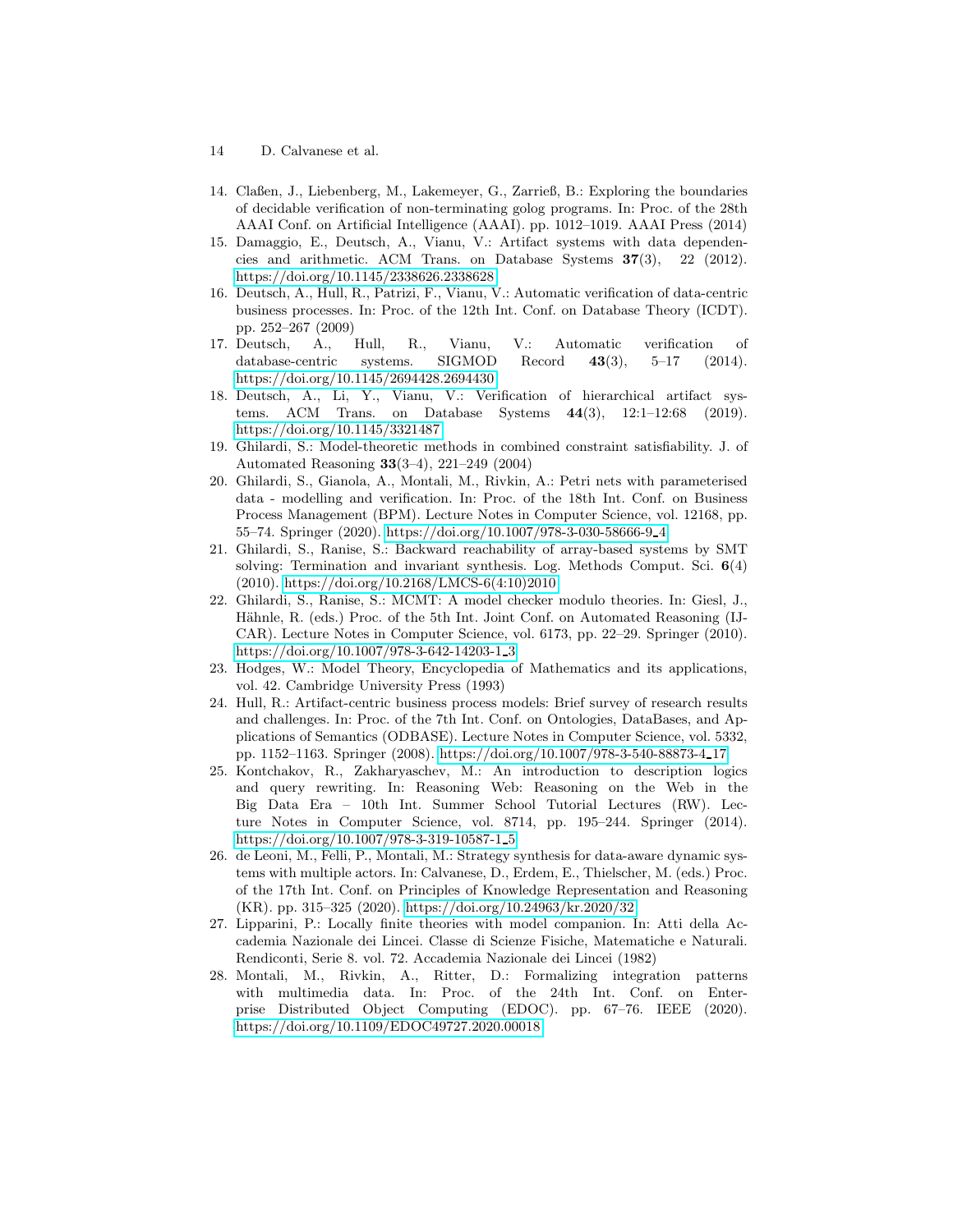- <span id="page-14-0"></span>29. Reichert, M.: Process and data: Two sides of the same coin? In: Proc. of the On the Move Confederated Int. Conf. (OTM). Lecture Notes in Computer Science, vol. 7565, pp. 2–19. Springer (2012). [https://doi.org/10.1007/978-3-642-33606-5](https://doi.org/10.1007/978-3-642-33606-5_2) 2
- <span id="page-14-3"></span>30. Rudolph, S.: Foundations of description logics. In: Reasoning Web: Semantic Technologies for the Web of Data – 7th Int. Summer School Tutorial Lectures (RW). Lecture Notes in Computer Science, vol. 6848, pp. 76–136. Springer (2011). [https://doi.org/10.1007/978-3-642-23032-5](https://doi.org/10.1007/978-3-642-23032-5_2) 2
- <span id="page-14-1"></span>31. Vianu, V.: Automatic verification of database-driven systems: a new frontier. In: Proc. of the 12th Int. Conf. on Database Theory (ICDT). pp. 1–13 (2009). <https://doi.org/10.1145/1514894.1514896>
- <span id="page-14-4"></span>32. Wheeler, W.H.: Model-companions and definability in existentially complete structures. Israel J. Math. 25(3-4), 305–330 (1976)
- <span id="page-14-2"></span>33. Zarrieß, B., Claßen, J.: Decidable verification of golog programs over non-local effect actions. In: Proc. of the 30th AAAI Conf. on Artificial Intelligence (AAAI). pp. 1109–1115. AAAI Press (2016)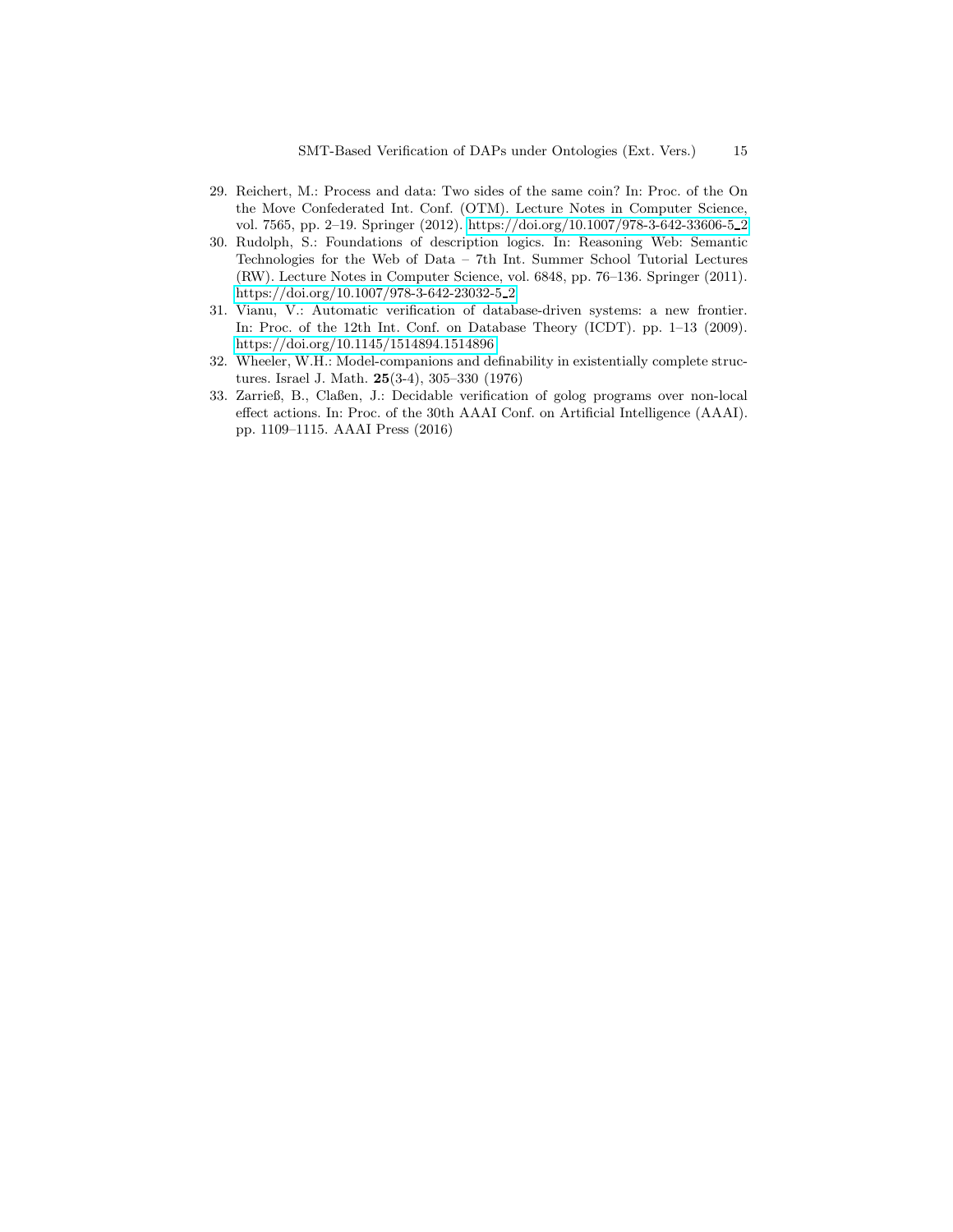# A Appendix

### Proofs for Section [3](#page-5-1)

In the following, given a signature  $\Sigma$ , we call a  $\Sigma$ -interpretation an interpretation  $\mathcal{I} = (\Delta^{\mathcal{I}}, \cdot^{\mathcal{I}})$ , where the domain of  $\cdot^{\mathcal{I}}$  is restricted to  $\Sigma$ . Let  $\mathcal{I}$  and  $\mathcal{J}$  be  $\Sigma$ interpretations. A  $\Sigma$ -homomorphism (or simply homomorphism) from  $\mathcal I$  to  $\mathcal J$ is a function  $\mu: \Delta^{\mathcal{I}} \longrightarrow \Delta^{\mathcal{J}}$ , denoted by  $\mu: \mathcal{I} \longrightarrow \mathcal{J}$ , satisfying the following conditions, for every <u>d</u> in  $\Delta^2$ :

- (1) for every individual symbol  $a \in \Sigma$ ,  $\mu(a^{\mathcal{I}}) = a^{\mathcal{J}}$ ;
- (2) for every function symbol  $f \in \Sigma$ ,  $\mu(f^{\mathcal{I}}(\underline{d})) = f^{\mathcal{J}}(\mu(\underline{d}))$ ;
- (3) for every predicate symbol  $P \in \Sigma$ , if  $\underline{d} \in P^{\mathcal{I}}$ , then  $\mu(\underline{d}) \in P^{\mathcal{J}}$ .

We say that a homomorphism  $\mu: \mathcal{I} \longrightarrow \mathcal{J}$  is an embedding from  $\mathcal{I}$  to  $\mathcal{J}$  if  $\mu$  is injective and such that:

(3') for every predicate symbol  $P \in \Sigma$ ,  $\underline{d} \in P^{\mathcal{I}}$  iff  $\mu(\underline{d}) \in P^{\mathcal{J}}$ .

We say that  $\mathcal I$  is a *substructure* of  $\mathcal J$ , and that  $\mathcal J$  is an *extension* of  $\mathcal I$ , written  $\mathcal{I} \subseteq \mathcal{J}$ , iff  $\Delta^{\mathcal{I}} \subseteq \Delta^{\mathcal{J}}$  and the identity inclusion  $i: \Delta^{\mathcal{I}} \longrightarrow \Delta^{\mathcal{J}}$  is an embedding from  $\mathcal I$  to  $\mathcal J$ .

A theory T has the amalgamation property if, for every pair of embeddings  $\mu_1: \mathcal{I}_0 \longrightarrow \mathcal{I}_1, \mu_2: \mathcal{I}_0 \longrightarrow \mathcal{I}_2$  between models  $\mathcal{I}_0$  and  $\mathcal{I}_1, \mathcal{I}_2$  of T, there exist a model *I* of *T* and embeddings  $\nu_1 : I_1 \longrightarrow I$ ,  $\nu_2 : I_2 \longrightarrow I$ , such that  $\nu_1 \circ \mu_1 =$  $\nu_2 \circ \mu_2$ . The triple  $(\mathcal{I}, \nu_1, \nu_2)$  (or, with an abuse of notation, just  $\mathcal{I}$ ) is called a T-amalgam of  $\mathcal{I}_1, \mathcal{I}_2$  over  $\mathcal{I}_0$ .

**Theorem 2.** Given an RDFS<sub>+</sub> ontology  $\mathcal{O}, T(\mathcal{O})$  is a finite universal FO theory that  $(i)$  has a decidable constraint satisfiability problem, and  $(ii)$  admits a model completion.

*Proof.* Concerning Property  $(i)$ , we have that the constraint satisfiability problem for  $T(\mathcal{O})$  can be reduced to the  $RDFS_{\perp}$  ontology satisfiability problem, seen as a fragment of  $\mathcal{ALCHI}$ , for which this problem is known to be decid-able [\[30\]](#page-14-3). Indeed, let  $\bigwedge_{i=1}^{n} \alpha_i(\underline{x})$  be a conjunction of  $\sum_{T(\mathcal{O})}$ -literals. We have that  $\bigwedge_{i=1}^{n} \alpha_i(\underline{x})$  is satisfiable w.r.t.  $T(\mathcal{O})$  iff  $T(\mathcal{O}) \cup \bigcup_{i=1}^{n} {\alpha_i(\underline{x})}$  is satisfiable. Since each  $\alpha_i(\underline{x})$  is a  $\Sigma_{T(\mathcal{O})}$ -literal, the previous set of formulas is in turn satisfiable iff  $T(\mathcal{O}) \cup \bigcup_{i=1}^n {\{\alpha_i(\underline{a})\}}$  is satisfiable, with fresh  $\underline{a} \in \mathsf{N}_1 \setminus \Sigma_{T(\mathcal{O})}$ . By definition,  $\alpha_i(\underline{a})$  is the image under the standard translation of an assertion, and thus  $T(\mathcal{O}) \cup \overline{\bigcup_{i=1}^{n} {\{\alpha_i(\underline{a})\}}}$  is the image under the standard translation of an  $\mathcal{ALCHI}$ ontology, for which satisfiability can be decided.

To show Property (ii), we first require the following claim.

Claim. Given a signature  $\Sigma$  without function symbols, every universal  $\Sigma$ -theory T that has the amalgamation property admits a model completion.

Proof. Cf. [\[32,](#page-14-4)[27](#page-13-14)[,11\]](#page-12-4).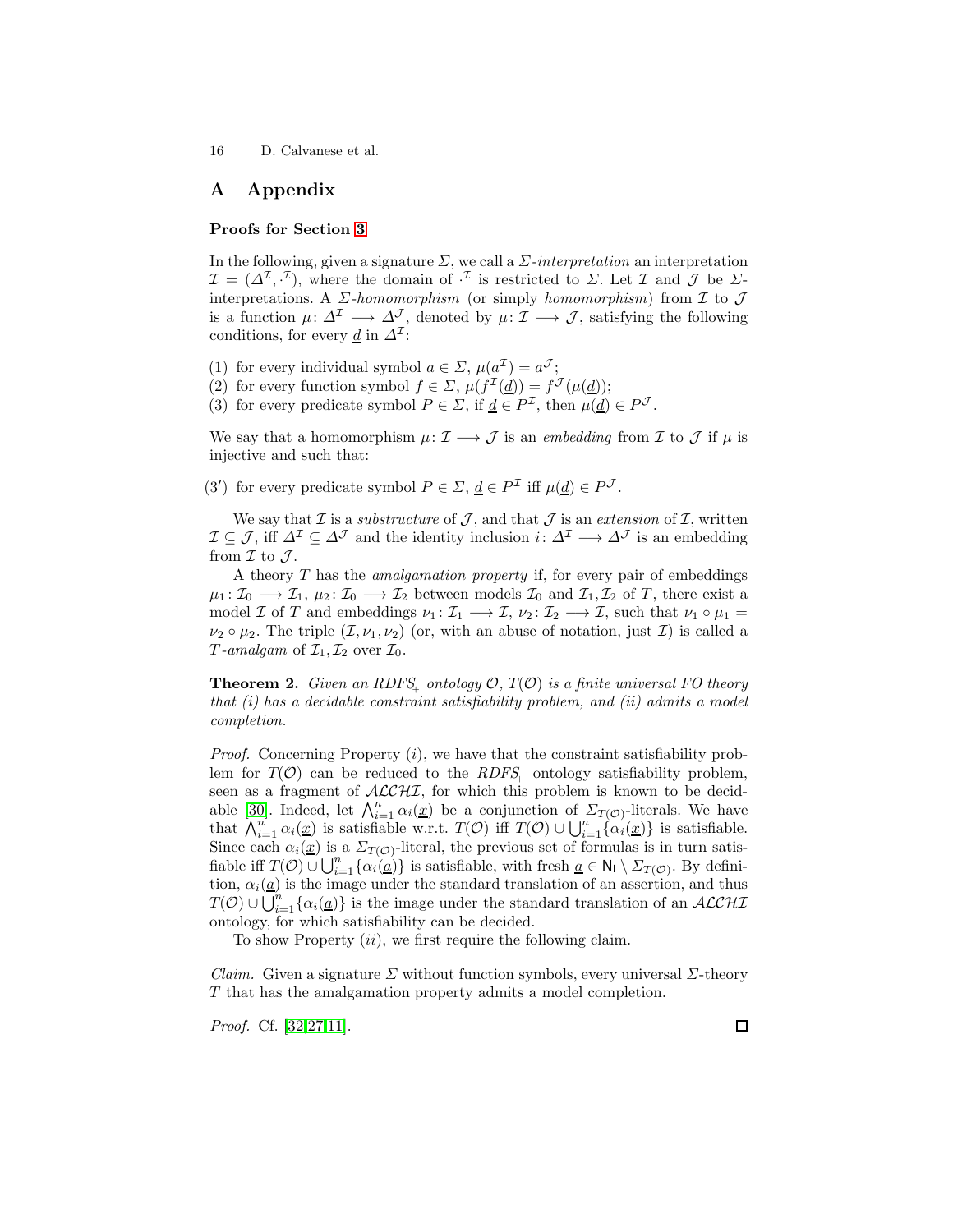By the previous claim, since  $\Sigma_{T(\mathcal{O})}$  does not contain function symbols and  $T(\mathcal{O})$  is universal, to prove that  $T(\mathcal{O})$  admits a model completion, it is enough to show that  $T(\mathcal{O})$  has the amalgamation property. We prove this as follows. Consider  $\Sigma_{T(\mathcal{O})}$ -interpretations  $\mathcal{I}_1$  and  $\mathcal{I}_2$  that are models of  $T(\mathcal{O})$ , and let  $\mathcal{I}_0$ be a substructure of both  $\mathcal{I}_1$  and  $\mathcal{I}_2$  that is a model of  $T(\mathcal{O})$  (we assume w.l.o.g. that  $\Delta^{\mathcal{I}_1} \cap \Delta^{\mathcal{I}_2} = \Delta^{\mathcal{I}_0}$ . We define the  $\Sigma_{T(\mathcal{O})}$ -interpretation  $\mathcal{I} = (\Delta^{\mathcal{I}}, \cdot^{\mathcal{I}})$  as follows:

- $\varDelta^{\mathcal{I}} = \varDelta^{\mathcal{I}_1} \cup \varDelta^{\mathcal{I}_2};$
- for every individual symbol  $a \in \Sigma_{T(\mathcal{O})}, a^{\mathcal{I}} = a^{\mathcal{I}_1};$
- for every (1- or 2-ary) predicate symbol  $P \in \Sigma_{T(\mathcal{O})}, P^{\mathcal{I}} = P^{\mathcal{I}_1} \cup P^{\mathcal{I}_2}.$

Observe that  $a^{\mathcal{I}} = a^{\mathcal{I}_1} = a^{\mathcal{I}_0} = a^{\mathcal{I}_2}$ . Moreover, if  $\underline{d} \in P^{\mathcal{I}}$ , where P is n-ary, for  $n \in \{1,2\}$ , then  $\underline{d} \in (\Delta^{\mathcal{I}_1})^n$  and  $\underline{d} \in P^{\mathcal{I}_1}$ , or  $\underline{d} \in (\Delta^{\mathcal{I}_2})^n$  and  $\underline{d} \in P^{\mathcal{I}_2}$ : this follows from the definition of  $P^{\mathcal{I}} := P^{\mathcal{I}_1} \cup P^{\mathcal{I}_2}$ . Clearly, given embeddings  $\mu_1 \colon \mathcal{I}_0 \longrightarrow \mathcal{I}_1$ ,  $\mu_2: \mathcal{I}_0 \longrightarrow \mathcal{I}_2$ , the (inclusion) embeddings  $i_1: \mathcal{I}_1 \longrightarrow \mathcal{I}$ ,  $i_2: \mathcal{I}_2 \longrightarrow \mathcal{I}$  are such that  $i_1 \circ \mu_1 = i_2 \circ \mu_2$ . Thus, to show that  $(\mathcal{I}, i_1, i_2)$  is a  $T(\mathcal{O})$ -amalgam of  $\mathcal{I}_1, \mathcal{I}_2$ over  $\mathcal{I}_0$ , we have to prove that  $\mathcal I$  is a model of  $T(\mathcal O)$ . A formula  $\varphi$  of  $T(\mathcal O)$  has one of the following forms (we recall that formulas of  $T(\mathcal{O})$  are given in prenex normal form):

- (1)  $\forall x (A_1(x) \land ... \land A_n(x) \rightarrow \lambda(x));$
- (2)  $\forall x \forall y (R_1(x, y) \rightarrow \lambda(x));$
- (3)  $\forall x \forall y (R_1(x, y) \land A(y) \rightarrow \lambda(x));$
- (4)  $\forall x \forall y (R_1(x, y) \rightarrow R_2(x, y));$
- (5)  $\forall x \forall y (R_1(x, y) \rightarrow \neg R_2(x, y));$

where:  $A_k \in \mathsf{N}_\mathsf{C}$ , for  $k \in \{1, \ldots, n\}; \lambda \in \{B, \neg B\}$ , with  $B \in \mathsf{N}_\mathsf{C}$ ;  $R_i(x, y) =$  $P_i(x, y)$ , if  $R_i = P_i$ , and  $R_i(x, y) = P_i(y, x)$ , if  $R_i = P_i^-$ , with  $P_i \in N_R$  and  $i \in \{1, 2\}$ . We now show, reasoning by cases, that for every  $j \in \{1, ..., 5\}$  and every formula  $\varphi \in T(\mathcal{O})$  of the form  $(j)$ ,  $\mathcal{I}$  is a model of  $\varphi$ .

- (1) Given  $d \in \Delta^{\mathcal{I}}$ , suppose that  $\mathcal{I} \models A_k[d]$ , i.e.,  $d \in A_k^{\mathcal{I}}$ , for all  $k \in \{1, ..., n\}$ . By what already observed, we have that  $d \in \Delta^{\mathcal{I}_i}$  and  $d \in A_k^{\mathcal{I}_i}$ , for  $i = 1$  or  $i = 2$ , and thus  $\mathcal{I}_i \models A_k[d]$ . Since  $\mathcal{I}_i$  is a model of  $T(\mathcal{O})$ , and hence of  $\varphi$ , we have  $\mathcal{I}_i \models \lambda[d]$ . Given that  $\lambda(x)$  is a literal and  $\mathcal{I}_i$  is embedded in  $\mathcal{I}$ , we obtain that  $\mathcal{I} \models \lambda[d]$ , and thus  $\mathcal{I} \models \varphi$ .
- (2) Let  $R_1(x, y) = P(x, y)$ . Given a pair  $(d, e)$  with  $d, e \in \Delta^{\mathcal{I}}$ , suppose that  $\mathcal{I} \models R_1[d, e],$  i.e.,  $(d, e) \in R_1^{\mathcal{I}}$ . By what already observed, we have that  $d, e \in \Delta^{\mathcal{I}_i}$ ,  $(d, e) \in R_1^{\mathcal{I}_i}$ , for  $i = 1$  or  $i = 2$ , and thus  $\mathcal{I}_i \models R_1[d, e]$ . Since  $\mathcal{I}_i$ is a model of  $T(\mathcal{O})$ , and hence of  $\varphi$ , we have  $\mathcal{I}_i \models \lambda[d]$ . Given that  $\lambda(x)$  is a literal and  $\mathcal{I}_i$  is embedded in  $\mathcal{I}$ , we obtain that  $\mathcal{I} \models \lambda[d]$ , and thus  $\mathcal{I} \models \varphi$ . The case of  $R_1 = P(y, x)$  is analogous.
- (3) Let  $R_1(x, y) = P(x, y)$ . Given a pair  $(d, e)$  with  $d, e \in \Delta^{\mathcal{I}}$ , suppose that  $\mathcal{I} \models R_1[d, e]$  and  $\mathcal{I} \models A[e], \text{ i.e., } (d, e) \in R_1^{\mathcal{I}}$  and  $e \in A^{\mathcal{I}}$ . By what already observed, we have that  $d, e \in \Delta^{\mathcal{I}_i}$ ,  $(d, e) \in R_1^{\mathcal{I}_i}$ , and  $e \in A^{\mathcal{I}_i}$ , for  $i = 1$  or  $i = 2$ , and thus  $\mathcal{I}_i \models R_1[d, e]$  and  $\mathcal{I}_i \models A[e]$ . Since  $\mathcal{I}_i$  is a model of  $T(\mathcal{O})$ ,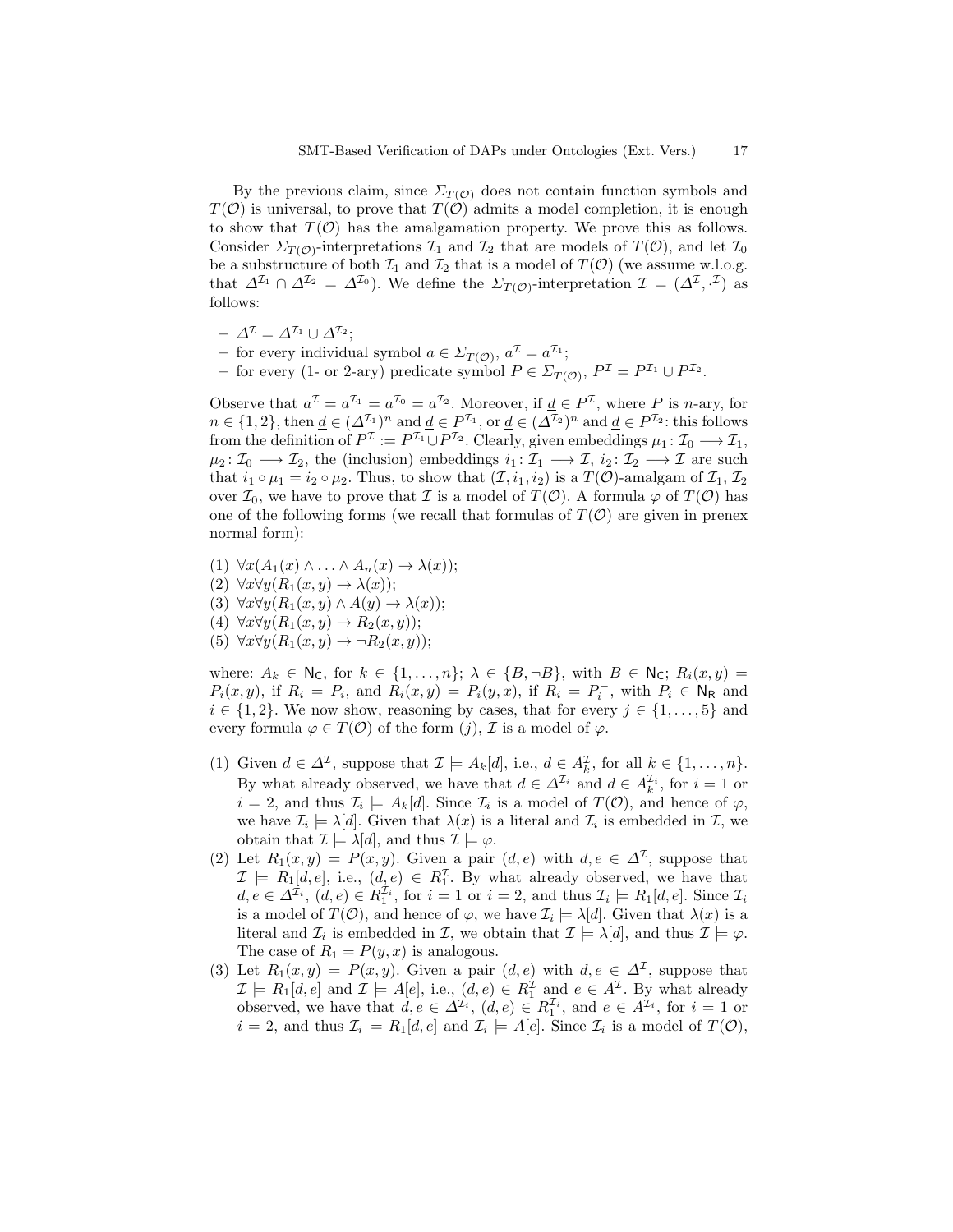and hence of  $\varphi$ , we have  $\mathcal{I}_i \models \lambda[d]$ . Given that  $\lambda(x)$  is a literal and  $\mathcal{I}_i$  is embedded in I, we obtain that  $\mathcal{I} \models \lambda[d]$ , and thus  $\mathcal{I} \models \varphi$ . The case of  $R_1 = P(y, x)$  is analogous.

- (4) Let  $R_i(x, y) = P_i(x, y)$ , for  $i \in \{1, 2\}$ . Given a pair  $(d, e)$  with  $d, e \in \Delta^{\mathcal{I}},$ suppose that  $\mathcal{I} \models R_1[d, e]$ , i.e.,  $(d, e) \in R_1^{\mathcal{I}}$ . By what already observed, we have that  $d, e \in \Delta^{\mathcal{I}_i}$  and  $(d, e) \in R_1^{\mathcal{I}_i}$ , for  $i = 1$  or  $i = 2$ , and thus  $\mathcal{I}_i \models$  $R_1[d, e]$ . Since  $\mathcal{I}_i$  is a model of  $T(\mathcal{O})$ , and hence of  $\varphi$ , we have  $\mathcal{I}_i \models R_2[d, e]$ . Given that  $R_2(x, y)$  is a literal and  $\mathcal{I}_i$  is embedded in  $\mathcal{I}$ , we obtain that  $\mathcal{I} \models \lambda[d]$ , and thus  $\mathcal{I} \models \varphi$ . The cases with  $R_i = P_i(y, x)$ , for  $i = 1$  or  $i = 2$ , are analogous.
- (5) This case is analogous to the previous one, since  $\neg R_2(x, y)$  is a literal and  $\mathcal{I}_i$  is embedded in  $\mathcal{I}$ .

Thus, we conclude that  $\mathcal{I} \models \varphi$ , for every  $\varphi \in T(\mathcal{O})$ , i.e.,  $\mathcal{I} \models T(\mathcal{O})$ . This completes the proof that I is a  $T(\mathcal{O})$ -amalgam of  $\mathcal{I}_1, \mathcal{I}_2$  over  $\mathcal{I}_0$ , hence  $T(\mathcal{O})$  has the amalgamation property. By the claim above, we obtain that  $T(\mathcal{O})$  admits a model completion.

Following an analogous argument to the one used in [\[11,](#page-12-4) Proposition 3.2], one can also exhibit the algorithm for quantifier elimination in the model completion of  $T(\mathcal{O})$ : given a formula  $\exists x \varphi(x, y)$ , take the quantifier-free formula  $\psi(y)$  as the conjunction of the set of all quantifier-free formulae  $\chi(y)$  such that  $\varphi(x, y) \to$  $\chi(y)$  is a logical consequences of  $T(\mathcal{O})$  (they are clearly finitely many, up to  $T(\overline{\mathcal{O}})$ -equivalence).

#### <span id="page-17-0"></span>Proofs for Section [4](#page-6-1)

**Lemma 7.** The safety problem for an RDFS<sub>+</sub>-SAS S can be reduced to the safety problem for an RDFS<sub>+</sub>-SAS  $\mathcal{S}'$  (the size of which is polynomial in the size of  $\mathcal{S}$ ) without any occurrence of case-defined functions.

Proof. We first require the following claim.

*Claim.* For every  $RDFS_+$ -SAS  $S = (\mathcal{O}, \underline{x}, \iota(\underline{x}), \bigcup_{j=1}^m {\{\tau_j(\underline{x}, \underline{x}')} \})$ , there exists an  $RDFS_+$ -SAS  $\mathcal{S}' = (\mathcal{O}, \underline{x}, \iota(\underline{x}), \bigcup_{j=1}^{m'} \{\tau'_j(\underline{x}, \underline{x}')\})$  such that: (*i*) the transition formulas  $\tau'_j$ , for  $0 \leq j \leq m'$ , do not contain any case-defined function; and *(ii)* for every safety formula  $\nu(\underline{x})$ , there exists a formula  $\vartheta_{\mathcal{S},\nu}^k$  of the form  $(\star)$  that is satisfiable w.r.t. O, for some  $k \geq 0$ , iff there exists a formula  $\vartheta_{\mathcal{S}',\nu}^{k'}$  of the form ( $\star$ ) that is satisfiable w.r.t. O, for some  $k' \geq 0$ . The construction of S' is polynomially long in the size of S (i.e.,  $O(n^2)$ , when n is the overall size of S).

*Proof of Claim.* First, concerning Point (i), we observe that, given an  $RDFS_{\perp}$ ontology  $\mathcal O$  and a formula  $\varphi$  containing a case-defined function F (based on some O-partition and list of  $\Sigma_{\mathcal{O}}$ -terms), there exists a formula  $\varphi^{\dagger}$  not containing any occurrence of F and such that  $\mathcal{O} \models \varphi \leftrightarrow \varphi^{\dagger}$ . Such a formula  $\varphi^{\dagger}$  can be obtained from  $\varphi$  by substituting every atom  $\alpha$  in which  $F(\underline{x})$  occurs by the disjunction

 $\Box$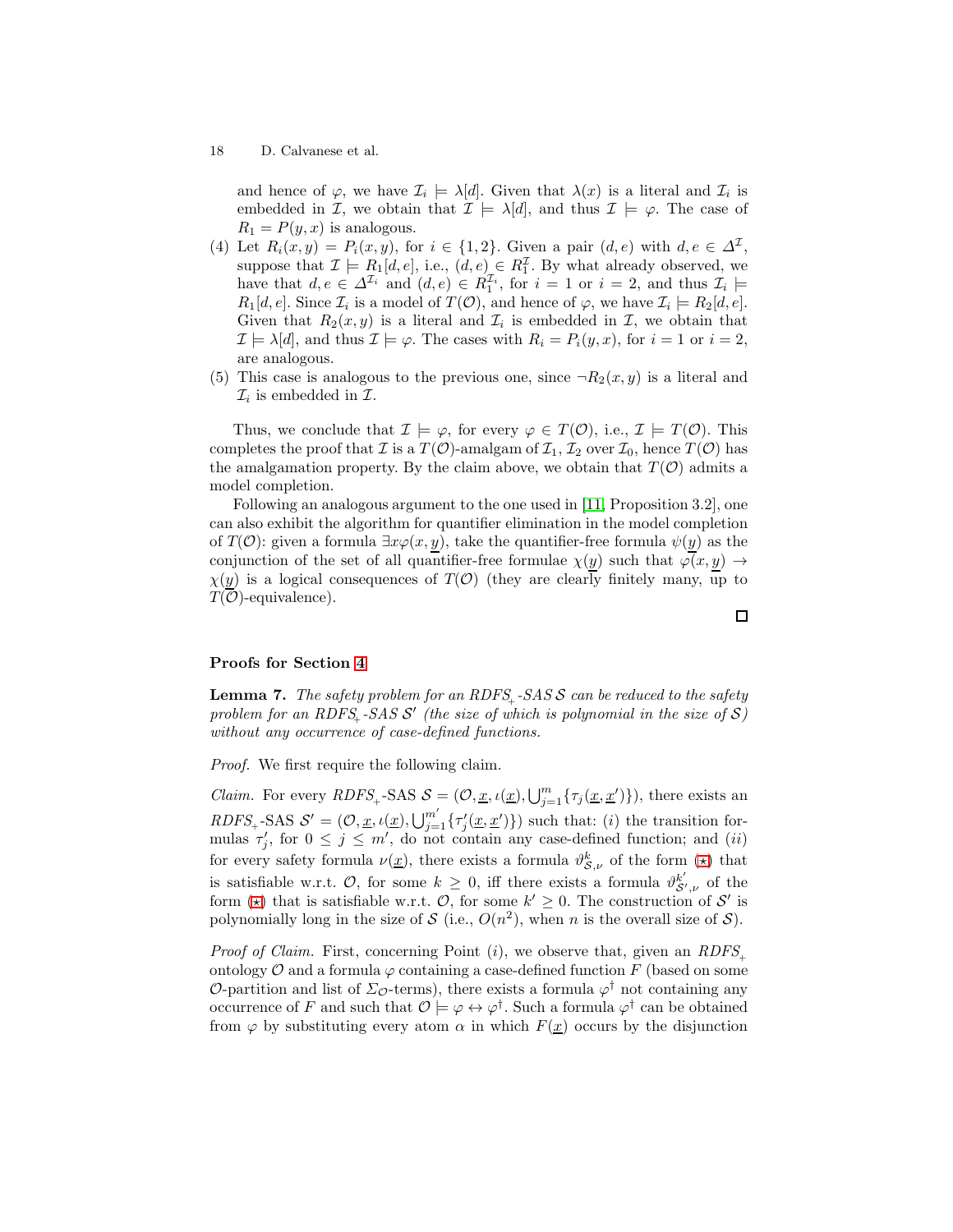$\bigvee_{i=1}^n (\kappa_i(\underline{x}) \wedge \alpha(t_i(\underline{x}))$ . Now, consider  $\mathcal{S} = (\mathcal{O}, \underline{x}, \iota(\underline{x}), \bigcup_{j=1}^m \{\tau_j(\underline{x}, \underline{x}')\})$  and let  $1 \leq h \leq m$  be such that  $\tau_h(\underline{x}, \underline{x}') = \exists \underline{y} (\gamma^h(\underline{x}, \underline{y}) \wedge \bigwedge_{i=1}^n x'_i = F_i^h(\underline{x}, \underline{y}))$ , where  $F_i^k$  are cased-defined functions based on some  $\mathcal{O}$ -partitions and lists of  $\overline{\Sigma}_{\mathcal{O}}$ -terms. By substituting each  $x'_i = F_i^h(\underline{x}, \underline{y})$  with  $\bigvee_{j=1}^p (\kappa_i^{\bar{h},j}(\underline{x}) \wedge x'_i = t_i^{h,j}(\underline{x}, \underline{y}))$  and applying first-order logic transformations, we obtain the formula  $\bigvee_{j=1}^{p} \tau_{h,j}^{\dagger}(\underline{x}, \underline{x}')$ , where

$$
\tau_{h,j}^{\dagger}(\underline{x},\underline{x}')=\exists \underline{y}(\bigwedge_{i=1}^n(\gamma^h(\underline{x},\underline{y})\wedge \kappa_i^{h,j}(\underline{x}))\wedge \bigwedge_{i=1}^nx_i'=t_i^{h,j}(\underline{x},\underline{y})),
$$

which is equivalent to the original  $\tau_h(\underline{x}, \underline{x}')$  in all models of  $\mathcal{O}$ . Notice that the size of each  $\tau_{h,j}^{\dagger}$  is clearly  $O(n)$ , where n is the overall size of the input S, and, since  $p = O(n)$ , there are  $O(n^2)$  such  $\tau_{h,j}^{\dagger}$ . Hence, the size of S' is  $O(n^2)$ , as wanted. By taking, for all the relevant  $1 \leq h \leq m$ ,

$$
\left(\bigcup_{j=1}^m \{\tau_j(\underline{x}, \underline{x}')\} \setminus \{\tau_h(\underline{x}, \underline{x}')\}\right) \cup \bigcup_{j=1}^p \{\tau_{h,j}^{\dagger}(\underline{x}, \underline{x}')\},\
$$

we obtain an  $RDFS_+$ -SAS  $S' = (\mathcal{O}, \underline{x}, \iota(\underline{x}), \bigcup_{j=1}^{m'} \{\tau'_j(\underline{x}, \underline{x}')\})$  that does not contain any case defined function. Moreover, concerning Point  $(ii)$ , it is straightforward to see that, since  $\mathcal{O} \models \bigvee_{j=1}^{m} \tau_j \leftrightarrow \bigvee_{j=1}^{m'} \tau'_j$ , for every safety formula  $\nu(\underline{x})$ , there exists a formula  $\vartheta_{\mathcal{S},\nu}^k$  of the form  $(\star)$  that is satisfiable w.r.t.  $\mathcal{O}$ , for some  $k \geq 0$ , iff there exists a formula  $\vartheta_{\mathcal{S}',\nu}^{k'}$  of the form  $(\star)$  that is satisfiable w.r.t.  $\mathcal{O},$ for some  $k' \geq 0$ .

The statement of the lemma then follows from the previous claim: it is sufficient to notice that, for every safety formula  $\nu(\underline{x})$ , there is no  $k \geq 0$  and no formula  $\vartheta_{\mathcal{S},\nu}^k$  of the form  $(\star)$  that is satisfiable w.r.t.  $\mathcal{O}$  iff there is no  $k'\geq 0$  and no formula  $\vartheta_{\mathcal{S}',\nu}^{k'}$  of the form  $(\star)$  that is satisfiable w.r.t.  $\mathcal{O}$ . This implies that  $\mathcal{S}$ is safe w.r.t.  $\nu(\underline{x})$  iff S' is so, where S' does not contain case-defined functions.

 $\Box$ 

 $\Box$ 

Theorem 5. Backward search (Algorithm [1\)](#page-8-0) is correct for detecting whether an RDFS<sub>+</sub>-SAS S is safe w.r.t.  $\nu(\underline{x})$ .

Proof. Thanks to Lemma [7,](#page-17-0) in the rest of this proof we assume w.l.o.g. that an  $RDFS_$ -SAS  $S = (\mathcal{O}, \underline{x}, \iota(\underline{x}), \bigcup_{j=1}^{m} {\{\tau_j(\underline{x}, \underline{x}')\}})$  does not contain case-defined functions. Moreover, we require the following claim, an immediate consequence of the definitions.

*Claim [1.](#page-10-1)* For every safety formula  $\nu(\underline{x})$  for S and every  $k \geq 0$ , a formula  $\vartheta$  of the form  $(\star)$  is satisfiable w.r.t.  $\mathcal O$  iff  $\vartheta$  is satisfiable w.r.t.  $T(\mathcal O)$ .

Now, we show that, instead of considering satisfiability of formulae of the form  $(\star)$  in models of  $T(\mathcal{O})$ , we can concentrate on  $T(\mathcal{O})^*$ -satisfiability. By definition, an RDFS<sub>+</sub>-SAS S is unsafe iff there is a formula  $\vartheta$  of the form  $(\star)$ 

$$
\iota(\underline{x}^0) \wedge \tau_{j_0}(\underline{x}^0, \underline{x}^1) \wedge \ldots \wedge \tau_{j_{k-1}}(\underline{x}^{k-1}, \underline{x}^k) \wedge \nu(\underline{x}^k)
$$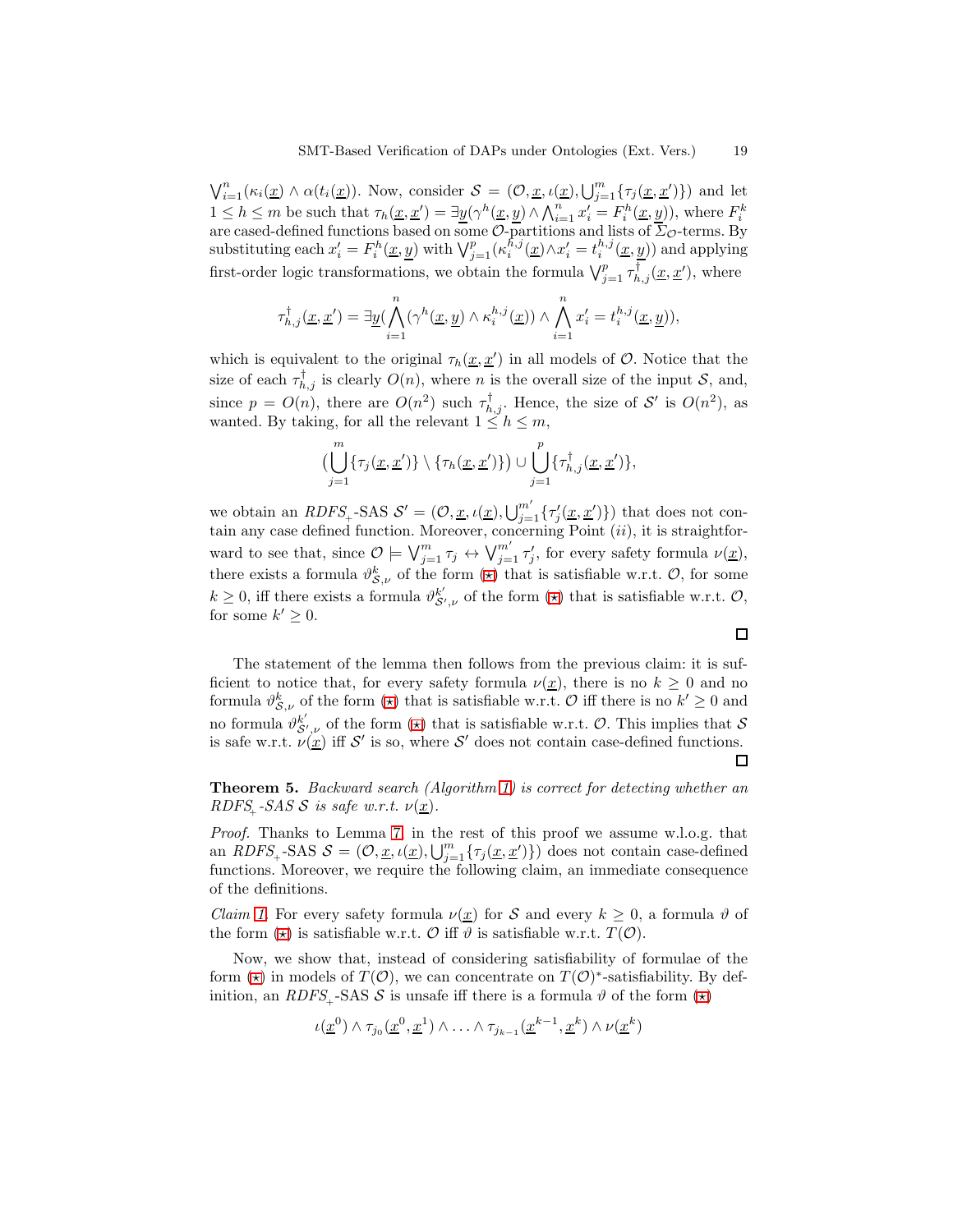that is satisfiable w.r.t.  $\mathcal{O}$ , for some  $k \geq 0$ . By the observation above, we get that S is unsafe iff there is a formula  $\vartheta$  of the form  $(\star)$  that is satisfiable w.r.t.  $T(\mathcal{O})$ , for some  $k \geq 0$ . Thanks to Theorem [2,](#page-5-0)  $T(\mathcal{O})$  admits a model completion  $T(\mathcal{O})^*$ . Hence, since the formulas of the form  $(\star)$  are existential  $\Sigma_{T(\mathcal{O})}$ -formulas, and by using the property that every model of an FO theory T embeds into a model of its model completion  $T^*$ , we conclude that S is unsafe iff, for some  $k \geq 0$ , there is a formula  $\vartheta$  of the form  $(\star)$  that is satisfiable in a model of  $T(\mathcal{O})^*$ . Thus, for establishing (un)safety of  $S$ , we can concentrate on satisfiability of formulas of the form  $(\star)$  in models of  $T(\mathcal{O})^*$ .

We now continue the proof by adopting arguments similar to the ones contained in the proof of [\[11,](#page-12-4) Theorem 4.2]. We want to show the correctness of Algorithm [1.](#page-9-0) First, we preliminarily give some useful remarks on the algorithm. Let us call  $B_n$  (resp.  $\phi_n$ ), with  $n \geq 0$ , the status of the variable B (resp.  $\phi$ ) after n executions in Line 4 (resp. Line 6) of Algorithm [1](#page-9-0) ( $n = 0$  corresponds to the status of the variables in Line 1). Notice that we have

<span id="page-19-1"></span>
$$
T(\mathcal{O})^* \models \phi_{j+1} \leftrightarrow Pre(\tau, \phi_j)
$$
 (1)

for all  $j$  and that

<span id="page-19-2"></span>
$$
T(\mathcal{O}) \models B_n \leftrightarrow \bigvee_{0 \le j < n} \phi_j \tag{2}
$$

is an invariant of the algorithm.

We now show that if the algorithm returns an unsafe outcome, this outcome is correct, i.e.,  $S$  is really unsafe. Since we are considering satisfiability of formulae of the form  $(\star)$  in models of  $T(\mathcal{O})^*$ , we can apply the quantifier elimination procedure of  $T(\mathcal{O})^*$ : it can be easily seen that the satisfiability of the quantifierfree formula we get in this way is equivalent to the satisfiability of  $\iota \wedge \phi_n$ : clearly, this is again a quantifier-free formula (because of line 6 of Algorithm [1\)](#page-9-0). Since  $T(\mathcal{O})$ -satisfiability and  $T(\mathcal{O})^*$ -satisfiability are equivalent (by definition of model completion) when dealing with existential (and in particular, quantifier-free) formulae, the  $T(\mathcal{O})$ -satisfiability of  $\iota \wedge \phi_n$  is decidable thanks to Theorem [2.](#page-5-0) Hence, if Algorithm [1](#page-9-0) terminates with an unsafe outcome, then there exists a formula  $\vartheta$  of the form  $(\star)$  that is  $T(\mathcal{O})^*$ -satisfiable. This exactly means that S is unsafe, as wanted.

We now show that if the algorithm returns a safe outcome, this outcome is correct, i.e.,  $S$  is really safe. Consider the satisfiability test in Line 2. This is again a satisfiability test for a quantifier-free  $\Sigma_{T(\mathcal{O})}$ -formula, thus it is decidable. In case of a safe outcome, we have that  $T(\mathcal{O}) \models \phi_n \to B_n$ ; we claim that, if we continued executing the loop of Algorithm [1,](#page-9-0) we would get that

<span id="page-19-0"></span>
$$
T(\mathcal{O})^* \models B_m \leftrightarrow B_n,\tag{3}
$$

for all  $m \geq n$ . We justify Claim [\(3\)](#page-19-0) below.

From  $T(\mathcal{O}) \models \phi_n \to B_n$ , taking into consideration that  $T(\mathcal{O})^* \supseteq T(\mathcal{O})$ and that Formula [\(1\)](#page-19-1) holds, we get  $T(\mathcal{O})^* \models \phi_{n+1} \rightarrow Pre(\tau, B_n)$ . Since *Pre* commutes with disjunctions (i.e.,  $Pre(\tau, \bigvee_j \phi_j)$  is logically equivalent to